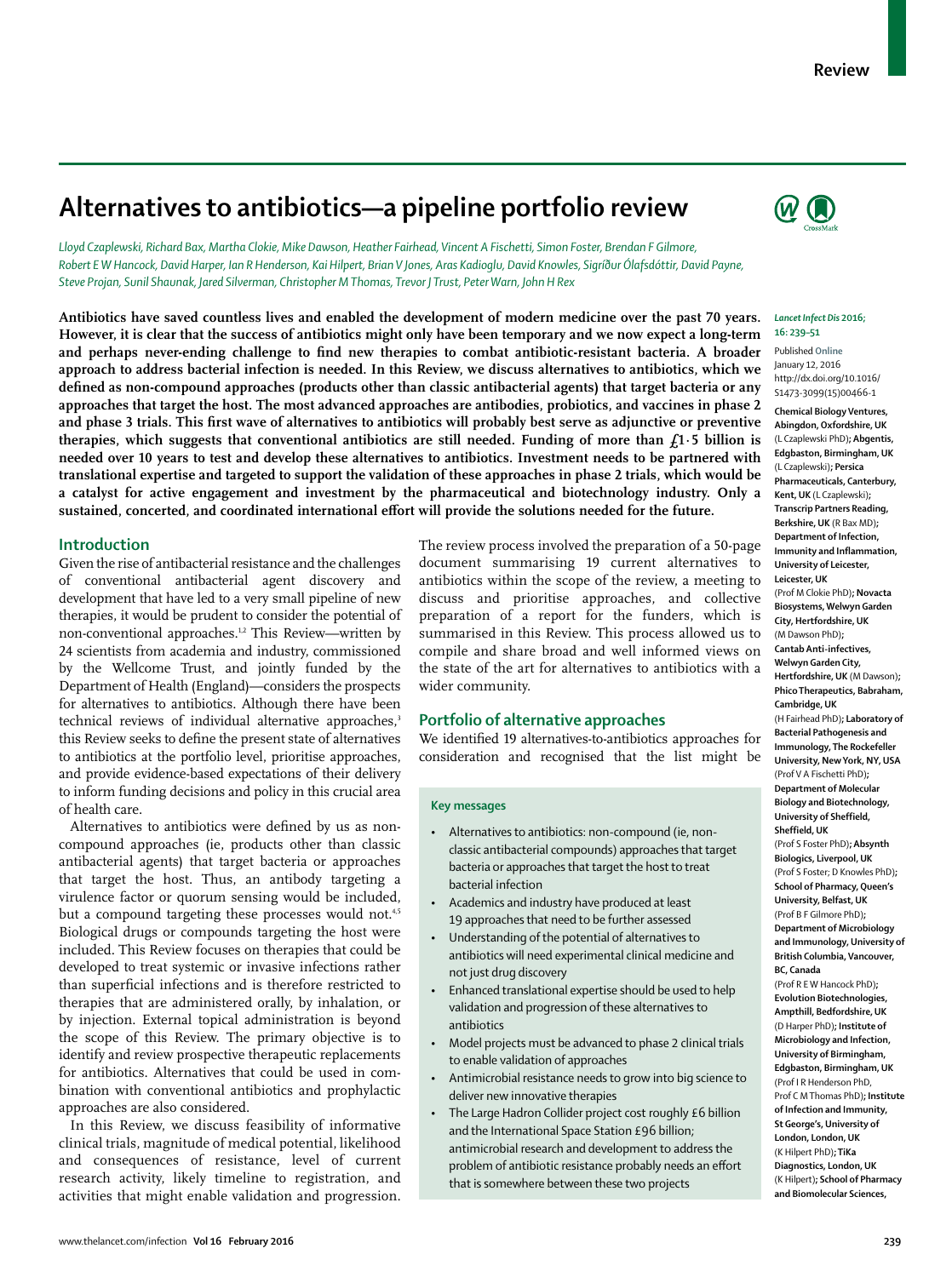**University of Brighton, Brighton, UK** (B V Jones PhD)**; Queen Victoria Hospital NHS Foundation Trust, East Grinstead, West Sussex, UK**  (B V Jones)**; Institute of Infection and Global Health, University of Liverpool, Liverpool, UK**  (Prof A Kadioglu PhD)**; Procarta Biosystems, Norwich, UK**  (D Knowles)**; Icelandic Medicines Agency, Reykjavik, Iceland** (S Ólafsdóttir PhD)**; GlaxoSmithKline, Collegeville, Pennsylvania, PA, USA**  (D Payne PhD)**; MedImmune, Gaithersburg, MD, USA**  (S Projan PhD)**; Department of Medicine, Imperial College London, London, UK**  (Prof S Shaunak MD)**; Kaleido Biosciences, Cambridge, MA, USA** (J Silverman PhD)**; Plasgene, Edgbaston, Birmingham, UK**  (Prof C M Thomas)**; Pan-Provincial Vaccine Enterprise, Saskatoon, SK, Canada** (T J Trust PhD)**; Evotec, Manchester, UK** (P Warn PhD)**; AstraZeneca, Boston, MA, USA**  (J H Rex MD)**; and F2G, Manchester, UK** (J H Rex) Correspondence to: Dr Lloyd Czaplewski, Chemical Biology Ventures, 123 Alexander Close, Abingdon, Oxfordshire OX14 1XD, UK **lloyd.czaplewski@ chembioventures.com** incomplete (table 1 and panel). Projects were not reviewed in sufficient detail to make individual funding recommendations. Technical feasibility and clinical potential of the approaches were considered for all projects, but the commercial attractiveness, potential return on investment, or potential for reimbursement of specific projects were not analysed. Given the wide range of views within our group, this Review does not represent a unanimous consensus. We recognise that perspectives differ, that gaps in available data exist, and that science will continue to advance. This Review should be seen as a snapshot of alternatives to antibiotics and their perceived potential. Ten alternatives were prioritised and analysed in more detail (table 1). Nine approaches were not prioritised at this time because other projects were considered more advanced in the translational pipeline or there was insufficient peer-reviewed information to assess their potential clinical impact, feasibility, or safety (panel).

With the exception of antibiofilm peptides, which were discovered in 2013, the potential of the top ten approaches has been known for more than a decade, but has not led to therapeutic breakthroughs for systemic treatments for reasons that are not entirely clear.104 New vaccines have been the most notable successes, but they are of course prophylactic.<sup>105</sup>

The top ten approaches, which our group considered merited attention, were placed into two tiers. Tier 1 focused on clinical development and tier 2 on preclinical development over the next 5 years. The main reason why peptides are not included in tier 1 is that almost all clinical trials so far were for topical treatments, whereas this Review is mostly about systemic use. Success of tier 1 projects in phase 2 and phase 3 studies could transform the perception of the alternatives-to-antibiotics portfolio. Access to funding through key preclinical and clinical development steps (eg, production and characterisation, formulation, pharmacokinetics and pharmacodynamics, toxicology, and safety pharmacology), and subsequent published reports that lent support to continued drug development were thought to be crucial to progress towards clinical validation and to build confidence in the field. Studies should define and test clear go or no-go decision points for product progression. Programmes of work that are mainly in vitro or those focused entirely on surrogate endpoints (eg, characterising cytokines rather than pathology, microbiology, or clinical response) might not be competitive for funding.

Use of major pharmaceutical company development resources and expertise will be essential to validation and progression of alternatives to antibiotics in a timely manner. Reliance on academic and biotechnology communities alone might not be sufficient to provide new products within a decade. Application of best practices to define target product profiles, rigorous target validation, understanding bacterial species and strain differences, mechanisms and consequences of resistance, differences in rodent and human responses, time and resources to adequately optimise and characterise compounds as they progress through in-vitro and in-vivo efficacy, safety, and toxicology assays, will collectively contribute to increased success or at least enable definitive and evidence-based decisions to stop the investigation of unproductive approaches.

Unfortunately, and by contrast with classic antibiotics, the predictive value of preclinical studies for hostdirected therapies could be restricted. Specifically, some alternatives to antibiotics act via the immune system, which could mean that increased preclinical use of nonhuman primates will be necessary.<sup>106</sup> This drawback increases risk and averts funding. However, failure of early clinical studies should not block future investigation.

On the basis of a combination of high clinical impact and high technical feasibility, the approaches anticipated to have the greatest potential to provide alternatives to antibiotics were phage lysins as therapeutics, vaccines as prophylactics, antibodies as prophylactics, and probiotics as treatments or prophylactics for *Clostridium difficile*associated diarrhoea and antibiotic-associated diarrhoea. Bacteriophages (wild-type and engineered) were also thought to have potentially high impact as alternatives to antibiotics, but the feasibility of their introduction to the market was unclear. Selected immune stimulation approaches were thought to be feasible as broad-spectrum prophylactics or adjuncts to conventional treatments, but their clinical impact was also unclear.

Because of their potential for broad-spectrum activity, it was disappointing that antimicrobial peptides were best placed in tier 2 rather than tier 1. Antimicrobial peptides have been tested in clinical trials and failed, but the tested products were given topically and, as such, are outside the scope of this Review. The reasons for peptide failure in phase 3 clinical trials and non-progression to product registration include low efficacy, non-superiority over antibiotics, and safety; the underlying reasons for these clinical outcomes have not been reported.<sup>107</sup> We speculate that early attempts to develop new therapies, particularly peptides, were hampered by insufficient investment, use of peptides that had not been optimised, and insufficient drug development and clinical expertise.

Although past failure might suggest poor prospects for peptide-based therapies, as a group, we regard alternatives to antibiotics, including peptides, as an emerging field. For instance, only six pharmacology studies are published about antimicrobial peptides (two for plectasin, two for lantibiotics, and two for other peptides), and only two safety studies have been published across the topics of lysin, bacteriophage, antimicrobial peptides, hostdefence peptides, and antibiofilm peptides.<sup>108-114</sup> Thus, the available scientific literature does not suggest an established area of research. Most preclinical characterisation of alternatives to antibiotics are proprietary with insufficient peer-reviewed evidence published to help understand the pharmacokinetic, pharmacodynamics, toxicity, and safety strengths and liabilities of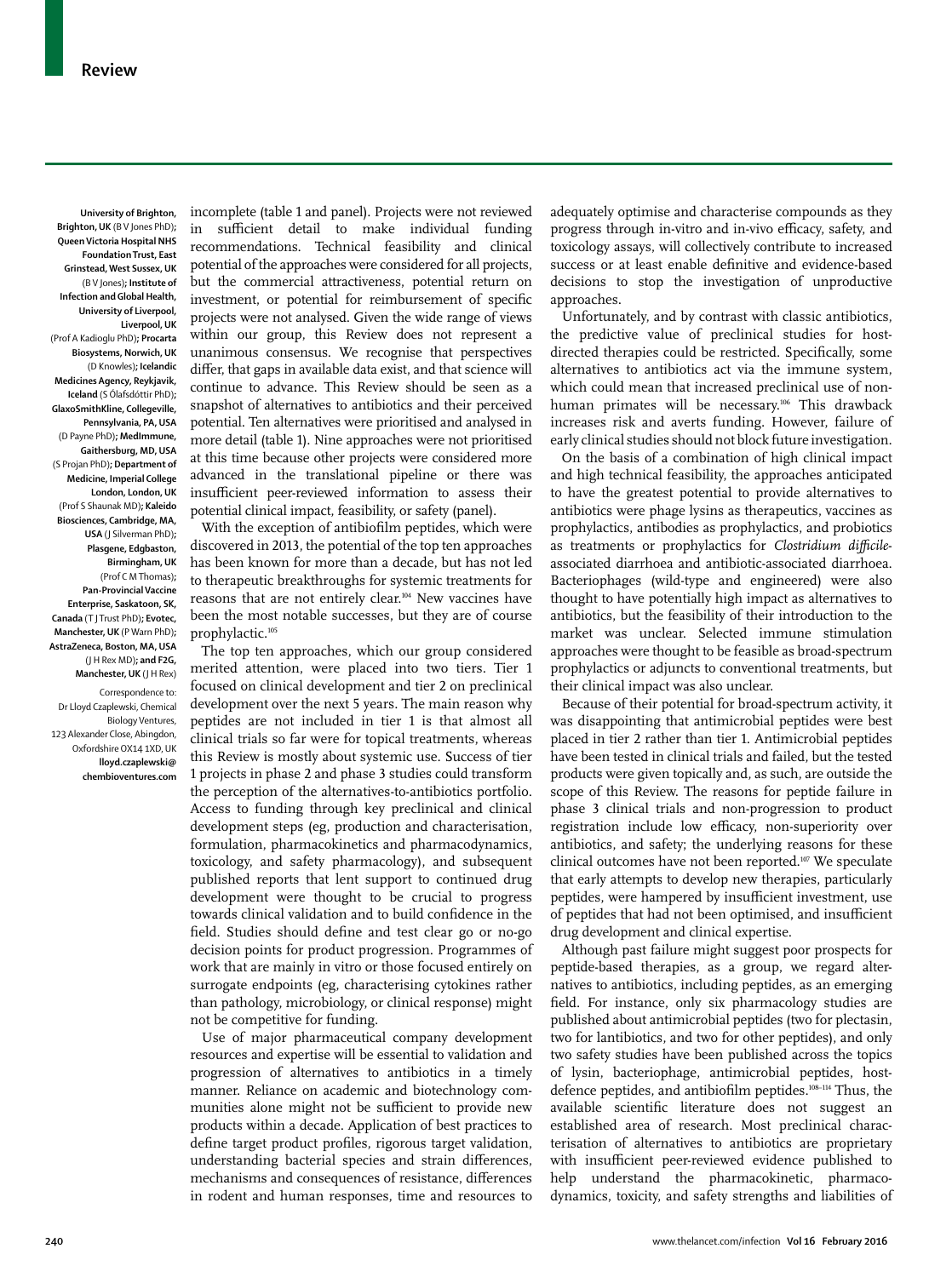|                                                                                | Comment                                                                                                                                                                                                                                                                                                                                                                                                                                                                                                                                                                                                                                                                                                                                                                                                                                                                                                                                                                                                                                                                                                                                                                                                                                                                                                                                          | Probable spectrum of<br>activity and initial use                                                 | Recommendation<br>over the next 5 years                           |  |  |  |  |  |  |
|--------------------------------------------------------------------------------|--------------------------------------------------------------------------------------------------------------------------------------------------------------------------------------------------------------------------------------------------------------------------------------------------------------------------------------------------------------------------------------------------------------------------------------------------------------------------------------------------------------------------------------------------------------------------------------------------------------------------------------------------------------------------------------------------------------------------------------------------------------------------------------------------------------------------------------------------------------------------------------------------------------------------------------------------------------------------------------------------------------------------------------------------------------------------------------------------------------------------------------------------------------------------------------------------------------------------------------------------------------------------------------------------------------------------------------------------|--------------------------------------------------------------------------------------------------|-------------------------------------------------------------------|--|--|--|--|--|--|
| Tier 1 approaches (translational funding to clinical evaluation at phase 2)    |                                                                                                                                                                                                                                                                                                                                                                                                                                                                                                                                                                                                                                                                                                                                                                                                                                                                                                                                                                                                                                                                                                                                                                                                                                                                                                                                                  |                                                                                                  |                                                                   |  |  |  |  |  |  |
| Antibodies <sup>4,6-13</sup>                                                   | Antibodies that bind to and inactivate a pathogen, its virulence factors, or its toxins were widely considered one of the<br>alternative approaches most likely to have major clinical impact. Antibodies were considered a low-risk area with strong<br>science basis, history of safe use, and a high degree of technical feasibility                                                                                                                                                                                                                                                                                                                                                                                                                                                                                                                                                                                                                                                                                                                                                                                                                                                                                                                                                                                                          | Prevent Gram-positive<br>and Gram-negative<br>infection; possibly adjunct<br>use                 | Basic research and<br>development and<br>translational            |  |  |  |  |  |  |
| Probiotics <sup>14-18</sup>                                                    | Probiotics are defined as live microorganisms that, when administered in adequate amounts, confer a health benefit to the<br>host organism. Defined mixtures of bacteria or the use of non-toxigenic spores of Clostridium difficile will probably provide<br>therapeutic and prophylactic therapies that will improve current clinical practice for the treatment of C difficile-associated<br>diarrhoea and antibiotic-associated diarrhoea. Basic research to understand the mechanism of action of probiotics in<br>different settings and how they might be used in combination with antibiotics and other alternatives to antibiotics (eg,<br>bacteriophages) could enable their wider use in other indications                                                                                                                                                                                                                                                                                                                                                                                                                                                                                                                                                                                                                            | Prevent or treat<br>C difficile-associated<br>diarrhoea or<br>antibiotic-associated<br>diarrhoea | Translational                                                     |  |  |  |  |  |  |
| Lysins <sup>19-27</sup>                                                        | Phage lysins are enzymes used by bacteriophages to destroy the cell wall of a target bacterium and are potential<br>replacements for antibiotics because of their direct antibacterial action, and as adjuncts because they act to reduce<br>bacterial burden, weaken biofilms, or both. Emphasis on lysins active against Gram-negative pathogens would be<br>beneficial                                                                                                                                                                                                                                                                                                                                                                                                                                                                                                                                                                                                                                                                                                                                                                                                                                                                                                                                                                        | Treat Gram-positive<br>infection                                                                 | Basic research and<br>development and<br>translational            |  |  |  |  |  |  |
| Wild-type<br>bacteriophages <sup>28-32</sup>                                   | Wild-type bacteriophages that infect and kill bacteria have the potential to replace antibiotics for some indications.<br>Bacteriophage could be used in small doses because they replicate when their host bacterium is present. During treatment of<br>an infection they might also evolve to infect the strains causing the disease. This replication and evolution makes them<br>unique in pharmaceutical product development. More product than was dosed will be present in the patient and that<br>product can change over time; what is sampled after dosing is not exactly what was given to the patient                                                                                                                                                                                                                                                                                                                                                                                                                                                                                                                                                                                                                                                                                                                                | Treat Gram-positive and<br>Gram-negative infection                                               | Basic research and<br>development and<br>translational            |  |  |  |  |  |  |
| Engineered<br>bacteriophages <sup>33-36</sup>                                  | The ability to genetically engineer phages with new properties for therapeutic use is potentially advantageous. Many<br>of the challenges associated with mixtures of wild-type phages, such as breadth of strain coverage, development of<br>resistance, and rapid elimination after systemic administration, could be addressed. In-dose selection could be an<br>advantage of this approach, exposure to the larger doses of non-replicating phage required to treat infection might be<br>a drawback                                                                                                                                                                                                                                                                                                                                                                                                                                                                                                                                                                                                                                                                                                                                                                                                                                         | Treat Gram-positive and<br>Gram-negative infection                                               | Basic research and<br>development and<br>translational            |  |  |  |  |  |  |
| Immune<br>stimulation <sup>37-45</sup>                                         | Successful antimicrobial therapy depends on an appropriate immune response. Immune stimulation has been proposed as a<br>potential adjunct approach in conjunction with antibiotic therapy. Repurposing of phenyl butyrate and vitamin D to enhance<br>expression of innate antimicrobial peptides seems feasible<br>Oral bacterial extracts are registered and used in clinic to reduce the incidence of respiratory tract infections in some at-risk<br>groups in some regions. If successful, additional clinical trials to substantiate their efficacy in other populations would<br>encourage wider use. The mechanisms by which these extracts might work are unclear but might involve TLRs—eg, TLR2 and<br>TLR9. Targeted interventions could be devised once these mechanisms are understood<br>The working group focused on assessment of repurposed drugs for immune stimulation rather than assessment of early<br>translational research in this specialty. Generally, there was insufficient target validation for bacterial infection, a high<br>potential for side-effects, variable responses and polymorphisms in patient populations, and responses specific to bacterial<br>species and strain. The clinical development path for host-targeted therapies will probably use non-human primates during<br>product development | Prevent or provide adjunct<br>therapy for Gram-positive<br>and Gram-negative<br>infection        | Basic research and<br>development and<br>translational            |  |  |  |  |  |  |
| Vaccines <sup>46-60</sup>                                                      | The long established investment in vaccines for new targets should continue given their potential to substantially reduce the<br>incidence of infection and, therefore, the need for antibiotics. In view of the ageing human population, we need better<br>knowledge of the potential for vaccination in the elderly and how best to dose immune compromised individuals                                                                                                                                                                                                                                                                                                                                                                                                                                                                                                                                                                                                                                                                                                                                                                                                                                                                                                                                                                        | Prevention, Gram-positive<br>more than Gram-negative<br>infection                                | Basic research and<br>development,<br>especially new<br>adjuvants |  |  |  |  |  |  |
|                                                                                | Tier 2 approaches (strong support for funding while monitoring for breakthrough insights regarding systemic therapy)                                                                                                                                                                                                                                                                                                                                                                                                                                                                                                                                                                                                                                                                                                                                                                                                                                                                                                                                                                                                                                                                                                                                                                                                                             |                                                                                                  |                                                                   |  |  |  |  |  |  |
| Antimicrobial<br>peptides <sup>61-72</sup>                                     | The advantages of antimicrobial peptides are their broad spectrum activity, which includes most major Gram-positive and<br>Gram-negative bacteria, their bactericidal and rapid action, low target-based resistance, and low immunogenicity. Detailed<br>scientific literature and early clinical trials have not yet led to a therapeutic breakthrough for systemic treatments. Studies will<br>be needed that aim to establish why they have largely not been used systemically (eq, toxicity, cost, lability to proteases, etc)<br>and how to overcome these deficiencies (eq, formulation, redesign or use of non-natural aminoacids, etc). In some instances<br>topical application (eq, by aerosol) might supplement systemic therapy. The reasons why projects were stopped are not in<br>the public domain. Public-private partnerships that fund and test the potential of antimicrobial peptides in well designed<br>clinical trials and publish the outcomes will be necessary to inform future investment into this approach                                                                                                                                                                                                                                                                                                         | Treat or adjunct for<br>Gram-positive and<br>Gram-negative infection                             | Translational                                                     |  |  |  |  |  |  |
| Host defence<br>peptides and<br>innate defence<br>peptides <sup>37,73-76</sup> | Host defence peptides (small, natural peptides) and innate defence regulators (small, synthetic peptides) have indirect<br>antimicrobial effects. They primarily act by increasing expression of anti-inflammatory chemokines and cytokines, and<br>reducing the expression of proinflammatory cytokines. Additional resources are needed to accelerate their preclinical<br>assessment and progression into clinical trials to provide validation of the approach. Targeting host responses could carry an<br>increased risk of side-effects and make it more difficult to distinguish and understand immunological differences between<br>rodents and humans at the population level                                                                                                                                                                                                                                                                                                                                                                                                                                                                                                                                                                                                                                                           | Adjunct for Gram-positive<br>and Gram-negative<br>infection                                      | Basic research and<br>development                                 |  |  |  |  |  |  |
| Antibiofilm<br>peptides <sup>77,78</sup>                                       | Peptides that specifically inhibit bacterial biofilm formation have been identified and are in preclinical development. Their<br>use as adjunctive therapy could improve outcomes                                                                                                                                                                                                                                                                                                                                                                                                                                                                                                                                                                                                                                                                                                                                                                                                                                                                                                                                                                                                                                                                                                                                                                | Adjunct for Gram-positive<br>and Gram-negative<br>infections                                     | Basic research and<br>development                                 |  |  |  |  |  |  |

clinic. TLRs=toll-like receptors.

*Table 1:* **Prioritised alternative approaches**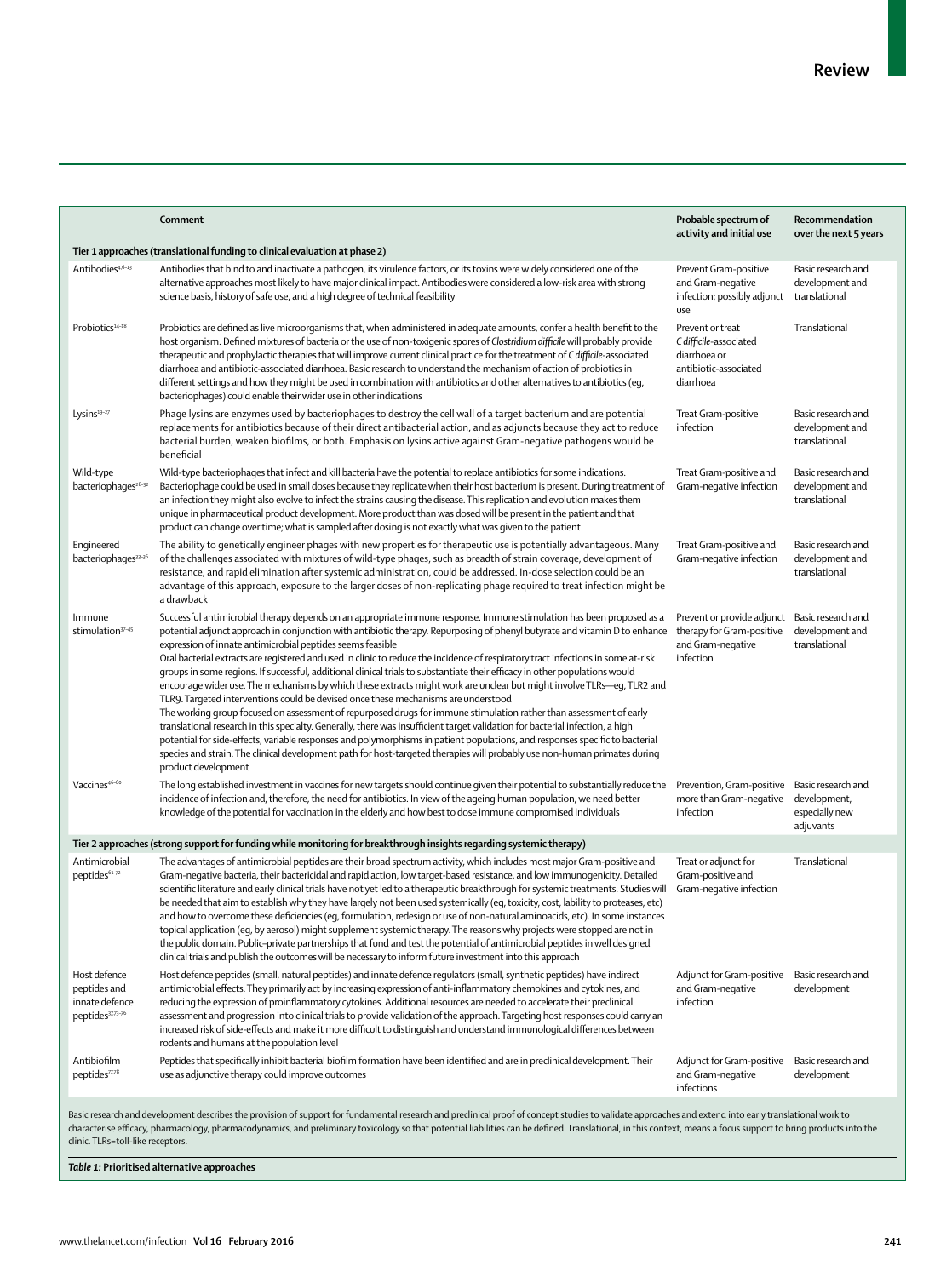#### *Panel:* **Additional alternative approaches**

#### **Immune suppression37,79–82**

Bacterial infection can lead to an excessive host innate immune response (ranging from the systemic inflammatory response syndrome to septic shock), in which the injury to the host is made much worse by the host's proinflammatory cytokine response. Selective manipulation of this cytokine response could potentially be used in combination with antibiotics to reduce pathogen-induced tissue damage mediated by cytokines and neutrophils, and to accelerate patient recovery. The medical need is high, but past failures of phase 3 clinical trials, despite promising preclinical, phase 1, and phase 2 data, suggests that manipulation of the cytokine response in sepsis and septic shock carries a great risk and has, therefore, not been prioritised. New approaches are needed to develop small-molecule and large-molecule drugs for these infections that cause high mortality with increasing incidence. By contrast with antibiotics, the health-care sector would pay a large premium for a drug that was effective at reducing morbidity and mortality. The immune system is complex, and changing the balance of proinflammatory and anti-inflammatory activities in bacterial infection to achieve a therapeutic benefit will need new thinking in systems biology. A detailed academic review of this topic was beyond the scope of this Review.

#### Anti-resistance nucleic acids<sup>83-88</sup>

Antibiotic resistance genes are often spread by highly transmissible plasmids, particularly in Gram-negative pathogens. Effective removal of resistance genes could sensitise bacteria to conventional antibiotics. Some researchers believe that this approach might not reach all resistance targets in a complex environment (eg, gut or abscess) in the absence of selection, while containment of a transmissible genetically modified vector that delivers the anti-resistance nucleic acid in an open system could face substantial regulatory challenges.

## **Antibacterial nucleic acids87–89**

Use of nucleic acids to directly kill bacteria is being investigated in both academia and biotechnology companies. Studies are at an early stage. At the very least, these methods will continue to be developed to support fundamental microbial genetics studies.

#### Toxin sequestration using liposomes<sup>90</sup>

Pathogens often secrete toxins that damage mammalian cells and cause inflammation. Administration of liposomes to act as decoys for toxin binding has been shown to reduce damage to cells and reduce disease severity.

these approaches. Revisiting past programmes and applying new methods of pharmacokinetic and pharmacodynamic modelling might offer improvements in dosing regimens that could alter the outcome of new clinical trials.115 Development of narrowly focused products can be surprisingly difficult, but regulatory pathways continue to develop and additional approaches to such products are being sought.<sup>116</sup>

## **Antibiotic-degrading enzymes to reduce selection of resistance91–94**

When antibiotics are eliminated via the gut, exposure of the normal gut bacteria to the antibiotic may lead to development of resistance and drive Clostridium difficile-associated diarrhoea or antibiotic-associated diarrhoea. Phase 2 studies show that oral β-lactamase can destroy β-lactams in the faeces. Demonstration of a clinical benefit of degrading enzyme administration at phase 3 could be challenging.

## **Metal chelation95–99**

Bacterial pathogens need zinc, manganese, and iron ions to fully express their pathogenicity or virulence, biofilm formation, and multiple essential enzymatic and metallo-β-lactamase activities. Metal chelation could prevent these key processes in pathogens. Pharmacologists and toxicologists suggest that this approach is speculative and could present safety concerns.

## Alphamers<sup>100</sup>

Alphamers are immune modifiers consisting of a galactose-α-1,3-galactosyl-β-1,4-N-acetyl-glucosamine (Gal) epitope fused to a bacterial pathogen binding aptamer to redirect endogenous anti-Gal antibodies to the pathogen and enhance immune clearance.

#### Apheresis of protective antibodies<sup>101</sup>

In some patients with *Pseudomonas aeruginosa* lung infection, antibodies bind to the pathogen and protect it from serum-mediated killing. Depletion of these antibodies restores the ability of serum to kill bacteria and initial clinical data suggest improved clinical outcome.

#### **Immune stimulation by P4 peptide<sup>102,103</sup>**

Phagocytic killing of bacteria can be enhanced by P4 peptide—a chemically synthesised 28 aminoacid peptide derived from the *Streptococcus pneumoniae* surface exposed virulence factor PsaA. P4 peptide stimulates opsonophagocytic uptake and killing in invasive disease models of *S pneumoniae* infection in mice. The combination of P4 given intranasally and IgG given intraperitoneally resulted in 100% survival in the mouse model and significantly reduced bacterial burden. A therapy based on P4, IgG, and antibiotic is proposed. However, additional evidence might be required to support the use of intravenous IgG in severe pneumonia. In 2015, the project received funding from the UK Medical Research Council Developmental Pathway Funding Scheme to progress to phase 1 studies.

#### **Alternatives to antibiotics portfolio analysis**

To enable an evidence-based review of the current state of development and likelihood of success of the prioritised alternative approaches, detailed internet searches and knowledge of the members of our group were used to define the breadth (number of projects and targets) and depth (phase of development) of the alternatives-toantibiotics portfolio. Company websites and news releases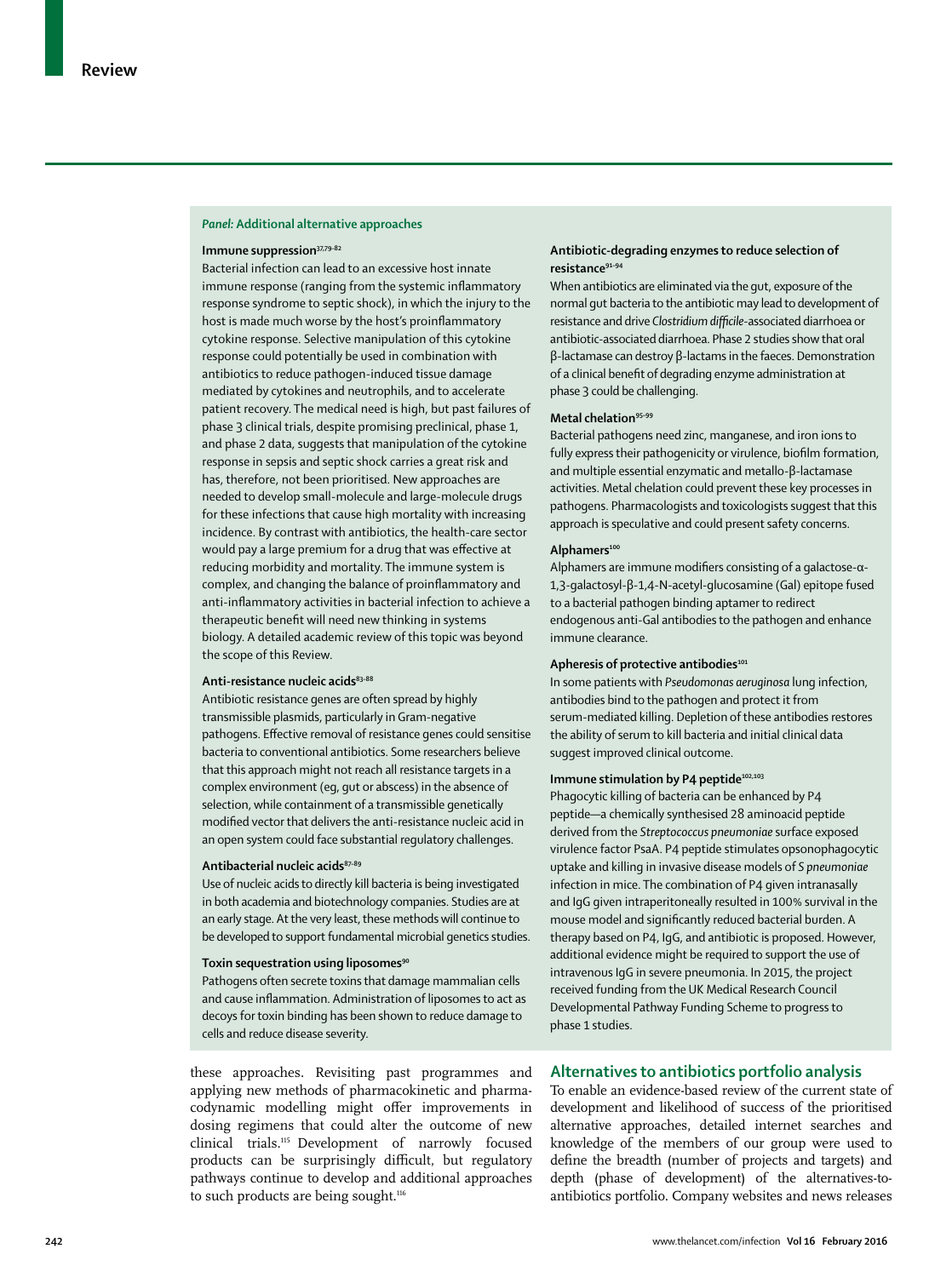were used to identify projects that were in progress as of January–March, 2015 (table 2). Because companies quickly announce positive news, but might announce negative news of project cessation less quickly, the list of alternativesto-antibiotics projects is considered inclusive and likely to overstate rather than understate the active project portfolio.

Industry-standard timelines for clinical development phases (phase 1 [1 year], phase 2 [2 years], phase 3 [3 years], and registration [1 year]) were used to estimate the earliest possible date of product registration.<sup>1,130-132</sup> The estimated year of registration might therefore differ from the sponsor company's estimates or project timelines. Host defence peptides and antibiofilm peptides were excluded because they were too early in development for analysis.

Similarly, industry-standard probabilities of success across projects in different phases of development (preclinical to phase 1 [23%], phase 1 [45%], phase 2 [47%], phase 3 [71%], and registration [90%]) were applied.1,130–132 Estimates of the probability of success for individual projects in each developmental phase were added together. Values greater than 100% for a given category suggest that there are sufficient project numbers, project maturity, or both, to expect at least one product to be registered, if sufficient funding and skilled development resources are provided.

Industry-standard costs for clinical development phases (phase 1 [ $f$ <sup>6</sup> million], phase 2 [ $f$ <sup>10</sup> million], phase 3 [ $\angle$ 45 million], and registration [ $\angle$ 1.3 million]) were used to estimate the cost of portfolio projects.<sup>1,130-132</sup> Similar to timing projections, the estimated costs will probably differ from sponsors' estimates.

This uniform approach was used because similar levels of project planning data are not available for all projects; when available, project-specific timelines developed by sponsors often change; and use of standard timelines allows uniform recalculation of the data as needed. This type of analysis removes personal bias, but it is almost always incorrect in the specifics of its details.

Analysed by approach, the pipeline for antibodies, probiotics, and vaccines suggests success because the combined probability of registration is greater than 100%. However, for the other approaches, few projects are in progress, those in progress are early in development, and typical attrition rates thus lead to an estimate that a successful product is unlikely. For instance, on the basis of the portfolio discussed in this Review, we cannot assume that lysins, bacteriophages, or antimicrobial peptides will be developed into new therapies.

Most new research and development activity is focused on *C* difficile, *Pseudomonas aeruginosa*, and *Staphylococcus aureus*. The timeline analysis suggests that, if successful, the following registrations might take place in the next decade: antibodies (2017), probiotics (2018), vaccines (2019), immune stimulants (2021), lysins and antimicrobial peptides (2022), bacteriophages (2023), and host defence and antibiofilm peptides (from 2027 onwards).

When analysed by pathogen, the probability-of-success analysis suggests that if the alternatives-to-antibiotics portfolio is adequately funded, we could expect two new products for *C difficile*-associated diarrhoea and antibioticassociated diarrhoea (antibody, probiotic, or vaccine) by 2019, one for *P aeruginosa* (antibody or vaccine) by 2021, and one for *S aureus* (antibody, lysin, or vaccine) by 2022. The portfolio lacks sufficient breadth and depth to predict success of multiple new products for these pathogens in this timeframe. That there is little activity on the other ESKAPE pathogens (ie, enterococcus, klebsiella, acinetobacter, or enterobacter) or on other Enterobacteriaceae is of concern. Therefore, it is unlikely that alternatives to antibiotics for these life-threatening pathogens, and others, will be developed in the next 10 years.

As the approaches in the portfolio advance through the later development phases, costs will increase and innovative funding arrangements will be needed to maintain momentum given that most pharmaceutical companies have stopped developing new antibiotics. We found that by 2018–19, success could be achieved in multiple projects in phase 2 trials and this could encourage greater investment in the sector. New projects starting in 2018–19 might reach registration by 2030.

Our group found that alternatives to antibiotics have the potential to deliver clinical benefit, but the scale of current activity and availability of funding will need to increase substantially to achieve that benefit.

#### **What will the portfolio cost?**

Named projects were budgeted to 2025 using industry standard costs for clinical development phases to estimate funding needs (table 2). Although some organisations might aim to deliver with smaller budgets, standard costs are based on real projects, are more suggestive of reality, and remove bias.

The funds for the current phase of the project are assumed to be in place and confirmed. The risk-adjusted funds needed for registration were calculated by addition of the cost of subsequent stages of each project before registration and use of risk estimates at each stage of development.

Additional funding is needed to strengthen the portfolio of approaches for which the portfolio is too small or early in development to expect success. A key objective should be to test alternatives to antibiotics at phase 2 to validate the approach. To adequately understand the clinical potential of an approach, it might be necessary to progress several different projects using one approach into phase 2. Lysin, bacteriophage, and antimicrobial peptide approaches have projects that are advancing, but adequate testing of each approach cannot take place because too few projects exist. These approaches will need additional investment to increase capacity and translational expertise to exploit their full potential.

To plan for project attrition, a pipeline to support the assessment of a single project at phase 2 would need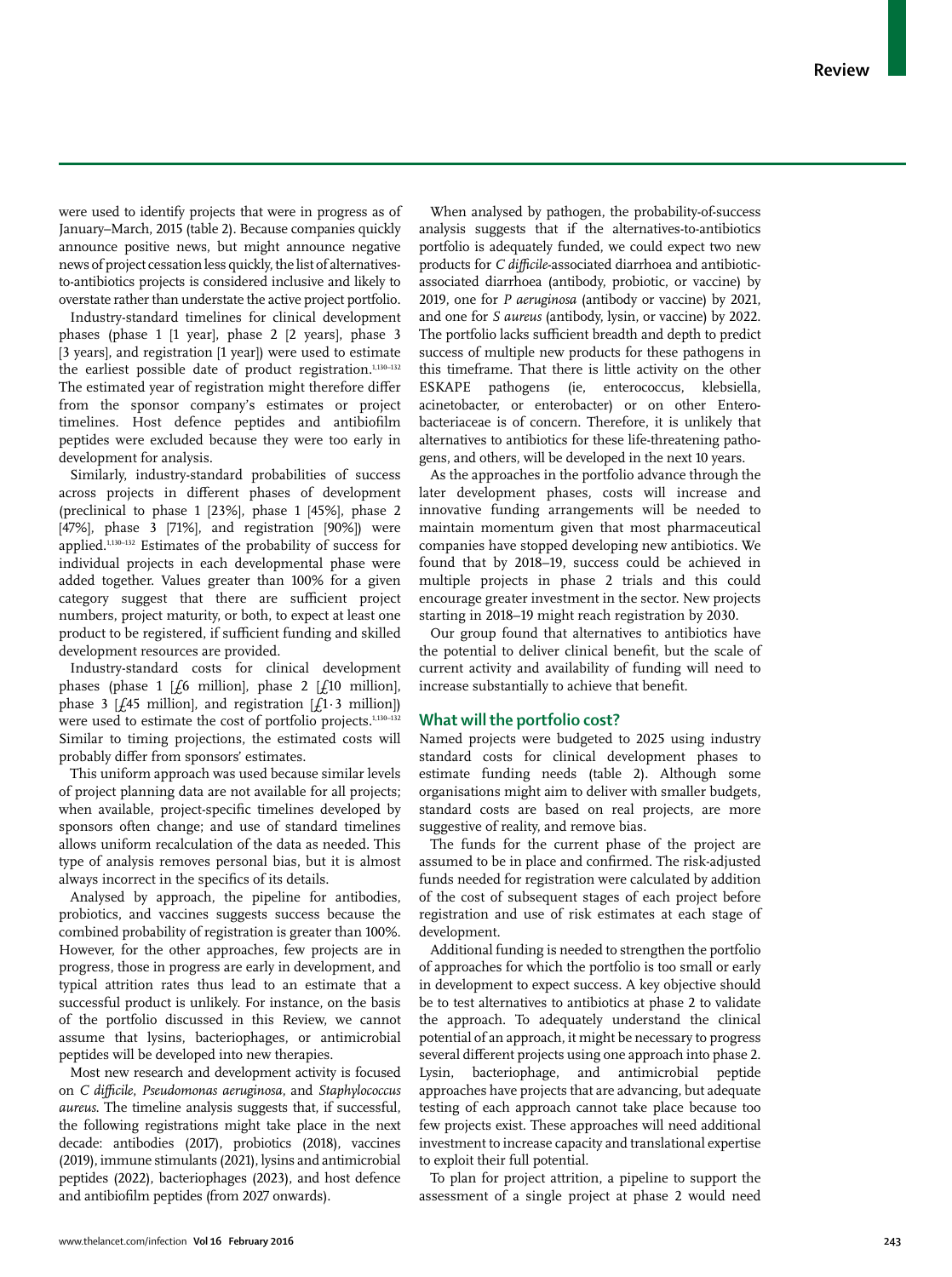nine preclinical projects at a cost of  $f12.5$  million per project over 5 years, which would lead to two phase 1 and potentially one phase 2 study with a total budget of  $£135$  million. Any funding should be dependent on the results being peer reviewed and accessible via open access publications to provide the necessary evidence base to inform future research and development.

The host defence and antibiofilm peptide approaches are appealing because of their broad spectrum potential. It might be necessary to advance the first wave of these innovative projects beyond phase 2 to validate the approaches and to convince pharmaceutical companies, investors, and clinicians. A large investment of

 $f604$  million would be needed to develop a pipeline of host defence peptide and antibiofilm peptide projects because they are in an early stage of development at present. An estimated 34 preclinical projects are needed to provide eight phase 1 studies and four phase 2 studies to get at least one project to phase 3 studies and product registration (table 3). There are several natural and synthetic host defence peptides and antibiofilm peptides that could be potential starting points. Chemical modifications, hybrid peptides, and chemical mimetics could be explored.133,134 Project creation and translational research in this research area could be accelerated by committing £85 million per year for 5 years. This

|                           | <b>Target</b>             | Product name, reference                   | Phase as of January-March,<br>2015 | <b>Earliest</b><br>anticipated<br>registration | Probability of<br>registration<br>by 2025 | Risk-adjusted cost<br>of projects; current<br>phases, subsequent<br>phases (£ million) | Pipeline investment<br>needed for additional<br>phase 2 validation<br>(£ million) |  |
|---------------------------|---------------------------|-------------------------------------------|------------------------------------|------------------------------------------------|-------------------------------------------|----------------------------------------------------------------------------------------|-----------------------------------------------------------------------------------|--|
| <b>Antibodies</b>         |                           |                                           |                                    |                                                |                                           |                                                                                        |                                                                                   |  |
| Merck                     | Clostridium difficile     | Bezlotoxumab117,118                       | Phase 3 ongoing                    | 2017                                           |                                           | $\ddotsc$                                                                              | $\ddotsc$                                                                         |  |
| MedImmune                 | Staphylococcus aureus     | MEDI48936,118                             | Phase 2 ongoing                    | 2021                                           | $\ddotsc$                                 | $\ddotsc$                                                                              |                                                                                   |  |
| Aridis                    | Pseudomonas<br>aeruginosa | AR-101119                                 | Phase 2a complete                  | 2021                                           |                                           | $\ddotsc$                                                                              | ٠.                                                                                |  |
| Aridis                    | <b>S</b> aureus           | AR-301119                                 | Phase 2a ready                     | 2022                                           |                                           |                                                                                        |                                                                                   |  |
| MedImmune                 | P aeruginosa              | MEDI39029                                 | Phase 1 ongoing                    | 2023                                           |                                           |                                                                                        |                                                                                   |  |
| XBiotech                  | S aureus                  | 514G3 <sup>13</sup>                       | Phase 1 ongoing                    | 2023                                           | $\ddotsc$                                 |                                                                                        |                                                                                   |  |
| Aridis                    | P aeruginosa              | Aerucin <sup>10</sup>                     | <b>IND</b> ready                   | 2025                                           | $\ddot{\phantom{a}}$                      | $\ddotsc$                                                                              |                                                                                   |  |
| Combined                  | $\ldots$                  | $\ldots$                                  | $\ldots$                           |                                                | 183%                                      | 60,120                                                                                 | $\ddotsc$                                                                         |  |
| <b>Probiotics</b>         |                           |                                           |                                    |                                                |                                           |                                                                                        |                                                                                   |  |
| Seres                     | C difficile               | SER-109120                                | Phase 3 ready                      | 2018                                           | $\ddot{\phantom{a}}$                      | $\ddotsc$                                                                              | $\ddot{\phantom{a}}$                                                              |  |
| Rebiotix                  | C difficile               | RBX2660121                                | Phase 2 ongoing                    | 2019                                           | $\ddotsc$                                 | $\ddot{\phantom{0}}$                                                                   |                                                                                   |  |
| Shire (Viropharma)        | C difficile               | VP20621122                                | Phase 2 ready                      | 2022                                           | $\ddotsc$                                 |                                                                                        |                                                                                   |  |
| Combined                  |                           | $\ddotsc$                                 | ä,                                 |                                                | 124%                                      | 52,53                                                                                  | .,                                                                                |  |
| Lysins                    |                           |                                           |                                    |                                                |                                           |                                                                                        |                                                                                   |  |
| Intron Biotechnology      | S aureus                  | SAL200 <sup>27</sup>                      | Phase 1 ongoing                    | 2022                                           | $\ldots$                                  | $\ldots$                                                                               | $\ldots$                                                                          |  |
| ContraFect                | S aureus                  | CF-301 <sup>19</sup>                      | Phase 1 ongoing                    | 2022                                           | $\ddotsc$                                 | $\ddotsc$                                                                              |                                                                                   |  |
| Combined                  | $\ddotsc$                 | $\ldots$                                  | $\ldots$                           | $\ddotsc$                                      | 26%                                       | 12,28                                                                                  | 135                                                                               |  |
| <b>Bacteriophages</b>     |                           |                                           |                                    |                                                |                                           |                                                                                        |                                                                                   |  |
| Wild-type bacteriophages  |                           |                                           |                                    |                                                |                                           |                                                                                        |                                                                                   |  |
| AmpliPhi                  | C difficile               | AmpliPhage-004123                         | Pre-phase 1                        | 2023                                           |                                           |                                                                                        |                                                                                   |  |
| AmpliPhi                  | P aeruginosa              | AmpliPhage-001 <sup>123</sup>             | Pre-phase 1                        | 2023                                           |                                           |                                                                                        |                                                                                   |  |
| Engineered bacteriophages |                           |                                           |                                    |                                                |                                           |                                                                                        |                                                                                   |  |
| Phico Therapeutics        | P aeruginosa              | PT-3.1 <sup>34</sup>                      | Pre-phase 1                        | 2023                                           |                                           |                                                                                        |                                                                                   |  |
| Combined                  | $\ddot{\phantom{a}}$      | $\ddot{\phantom{a}}$                      |                                    | $\ddot{\phantom{a}}$                           | 9%                                        | 13,57                                                                                  | 135                                                                               |  |
| Immune stimulation        |                           |                                           |                                    |                                                |                                           |                                                                                        |                                                                                   |  |
| Akthelia                  | C difficile               | Phenylbutyrate/vitamin D <sup>38,40</sup> | Phase 2 ready                      | 2021                                           |                                           |                                                                                        |                                                                                   |  |
| Various                   | Various                   | Bacterial extracts <sup>43</sup>          | Phase 1 ready                      | 2022                                           |                                           |                                                                                        |                                                                                   |  |
| Combined                  | $\ddotsc$                 | $\ldots$                                  | $\ldots$                           |                                                | 43%                                       | 0, 55                                                                                  |                                                                                   |  |
| <b>Vaccines</b>           |                           |                                           |                                    |                                                |                                           |                                                                                        |                                                                                   |  |
| Sanofi Pasteur            | C difficile               | C difficile toxoid vaccine <sup>124</sup> | Phase 3                            | 2019                                           | $\ddotsc$                                 | $\ddotsc$                                                                              |                                                                                   |  |
| Valneva                   | P aeruginosa              | IC43125,126                               | Phase 2 and Phase 3 ongoing        | 2019                                           | $\ddot{\phantom{a}}$                      | $\ddotsc$                                                                              |                                                                                   |  |
| Valneva                   | C difficile               | $IC84^{126}$                              | Phase 2 ongoing                    | 2021                                           | $\ddotsc$                                 | $\ddotsc$                                                                              |                                                                                   |  |
| Pfizer                    | S aureus                  | $SA4Aq^{127}$                             | Phase 2 ready                      | 2021                                           | $\ddotsc$                                 |                                                                                        |                                                                                   |  |
| Combined                  | $\ddotsc$                 | $\ldots$                                  | $\ldots$                           | $\ldots$                                       | 188%                                      | 74,66                                                                                  |                                                                                   |  |
|                           |                           |                                           |                                    |                                                |                                           |                                                                                        | (Table 2 continues on next page)                                                  |  |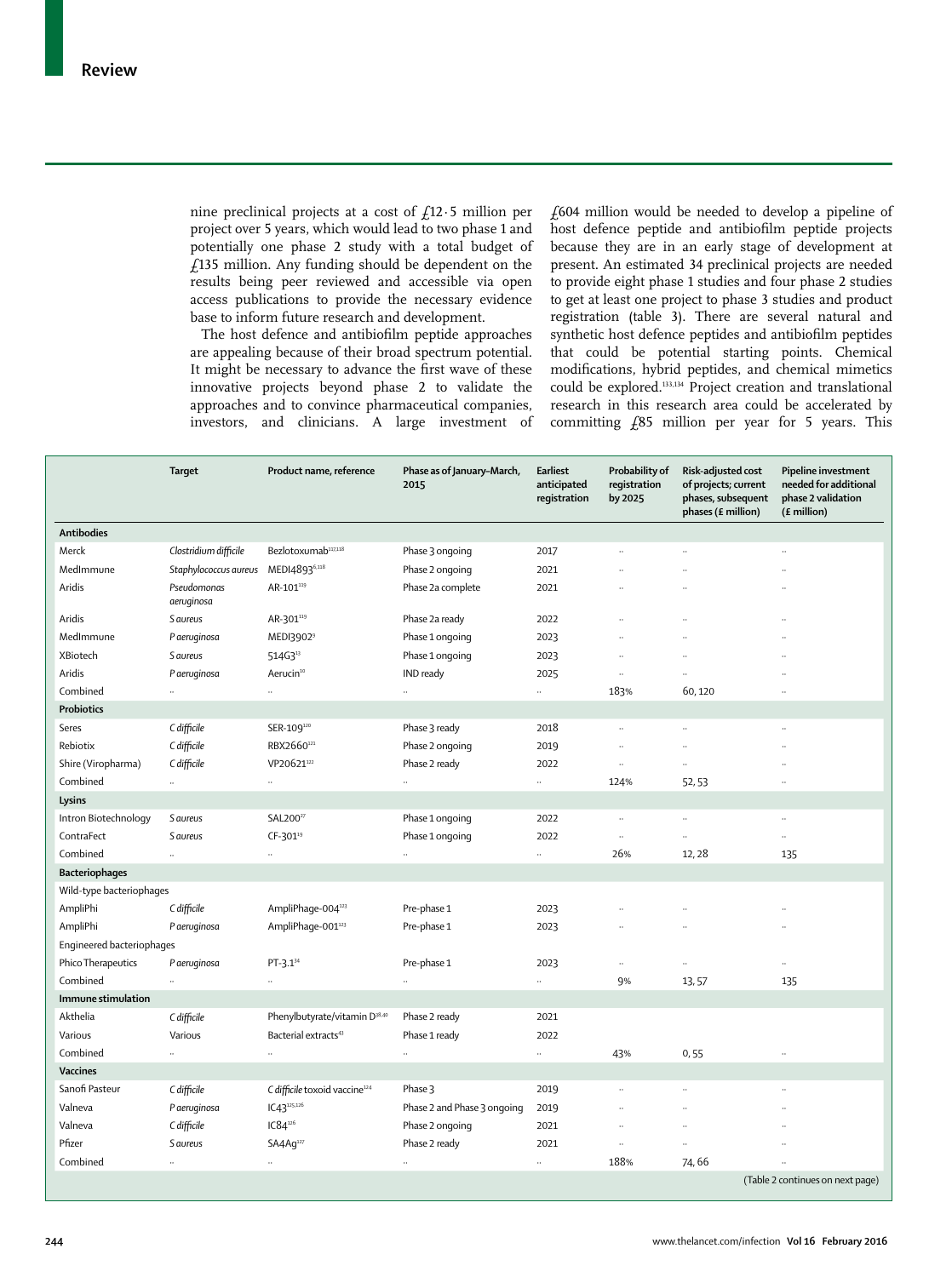|                                | <b>Target</b>                      | Product name, reference | Phase as of January-March,<br>2015 | Earliest<br>anticipated<br>registration | Probability of<br>registration<br>by 2025 | Risk-adjusted cost<br>of projects; current<br>phases, subsequent<br>phases (£ million) | Pipeline investment<br>needed for additional<br>phase 2 validation<br>(£ million) |  |
|--------------------------------|------------------------------------|-------------------------|------------------------------------|-----------------------------------------|-------------------------------------------|----------------------------------------------------------------------------------------|-----------------------------------------------------------------------------------|--|
| (Continued from previous page) |                                    |                         |                                    |                                         |                                           |                                                                                        |                                                                                   |  |
| Antimicrobial peptides         |                                    |                         |                                    |                                         |                                           |                                                                                        |                                                                                   |  |
| Roche                          | P aeruginosa                       | POL7080128              | Phase 2 ongoing                    | 2022                                    | $\cdots$                                  | $\ldots$                                                                               | $\ldots$                                                                          |  |
| Novacta Biosystems             | C difficile                        | NVB302129               | Phase 1 ongoing                    | 2022                                    | $\ddotsc$                                 | $\ddotsc$                                                                              | $\cdots$                                                                          |  |
| Adenium                        | <b>S</b> aureus                    | AP-13864                | Pre-phase 1                        | 2023                                    | $\ddotsc$                                 | $\ldots$                                                                               | $\ddotsc$                                                                         |  |
| Adenium                        | Urinary tract<br>infection         | AP-139 <sup>64</sup>    | Pre-phase 1                        | 2023                                    | $\cdots$                                  | $\ddotsc$                                                                              | $\ldots$                                                                          |  |
| Adenium                        | C difficile                        | AP-114 <sup>64</sup>    | Pre-phase 1                        | 2023                                    | $\ddotsc$                                 | $\ddotsc$                                                                              | $\cdots$                                                                          |  |
| Combined                       | $\ldots$                           | $\ddotsc$               | $\cdots$                           | $\cdots$                                | 52%                                       | 16, 104                                                                                | 135                                                                               |  |
| Other peptides                 |                                    |                         |                                    |                                         |                                           |                                                                                        |                                                                                   |  |
| Various                        | Gram-negative and<br>Gram-positive | $\cdots$                | Preclinical                        | 2027                                    | $\ldots$                                  | $\ddotsc$                                                                              | $604*$                                                                            |  |

The alternatives-to-antibiotics portfolio contains 25 projects representing eight alternative approaches from preclinical to phase 3 studies at 18 companies from six countries. The probability of registration for a single project is estimated by multiplying the probabilities of success through each stage of development from its current position to successful registration. The probability of registration of a product from an approach is estimated by adding the individual project probabilities. An approach with a probability of registration greater than or equal to 100% suggests that if adequate funding and expertise is applied across the projects, then successful registration is anticipated from that category. The risk-adjusted cost of each project was estimated by applying standard project risks at each stage to the standard costs for each phase of development. The risk-adjusted cost for the approach was estimated by summing the individual project risk-adjusted costs. The cost per approach assumes that companies have the funds for the current phase of the project, but have to justify the need for additional funds for further product development. The pipeline investment is an estimate of the funding needed to enable new project activity to expand those approaches with insufficient activity to adequately test the concept of the approach at phase 2. The current phase of the projects, and if successful, the earliest date that registration can be anticipated using standard metrics is shown. The group note that funding of roughly £160 million into these projects has been secured during the past 12 months.<sup>13,6,100</sup> IND=Investigational New Drug application. \*To progress at least one project to registration (table 3).

*Table 2:* **Alternatives to antibiotics portfolio review as of January–March, 2015**

investment would provide a powerful incentive to build capacity and progress towards clinical validation of these peptide-based approaches.

Our analysis assumes that funding of  $f$  227 million for named projects is available to complete their progression through their current project phase. Additional riskadjusted funding of  $f$ 48 million will be needed for subsequent phases and should support development of one new product for *P aeruginosa*, *C difficile*, and *S aureus* by 2022. This investment would enable validation of antibodies, probiotics, and novel vaccines as alternatives to antibiotics.

The lysin, bacteriophage, and antimicrobial peptide portfolios should be expanded to adequately test these approaches in a timely manner. This could be achieved with risk-adjusted investment of  $f$ 405 million. Building an adequate host defence peptide and antibiofilm peptide portfolio will need  $f$ 604 million. We therefore estimated that  $f_1$ 1.5 billion of risk-adjusted funding is needed to validate and investigate the ten high priority alternativesto-antibiotics approaches in a timely manner. We did not calculate the funding needed for the nine additional approaches or for additional blue-sky activity to add to the pipeline in the future.

## **Challenges of development and use of alternatives to antibiotics**

The innovators in this space (largely academics and biotechnology companies) often do not have industrylevel development and clinical skills. Increased funding

|                              | Preclinical | Phase 1 | Phase 2 | Phase 3 | Registration | Total   |
|------------------------------|-------------|---------|---------|---------|--------------|---------|
| Stage probability of success | 23%         | 45%     | 47%     | 71%     | 90%          | $\cdot$ |
| Number of projects           | 34          |         |         |         |              | $\cdot$ |
| Cost of phase ( $E$ million) | $12-5$      | 6       | 10      | 45      | 1.3          | $\cdot$ |
| Portfolio cost (£ million)   | 425         | 48      | 40      | 90      | $1-3$        | 604     |
|                              |             |         |         |         |              |         |

The calculation used to estimate the costs of funding a relatively new alternative approach to provide sufficient number of preclinical projects to survive standard rates of attrition and to have a reasonable chance of product registration is shown.

Table 3: Estimate of the project pipeline cost for host defence and antibiofilm peptides

should, therefore, be partnered with investment in translational skills development. Alternatives-to-antibiotics programmes could benefit from greater access to expertise in pharmacokinetics and pharmacodynamics, formulation, toxicology, and manufacturing. Provision of adequate funding for multidisciplinary teams and costs associated with the preclinical characterisation and delivery of competitive lead candidates for clinical development will be a crucial factor for success. Precompetitive partnerships and the creation of development hubs might be one way to support this area. Calls for tender and purchase of research and development activities from contract research organisations and pharmaceutical companies on behalf of the academic and biotechnology small and medium-sized enterprise community is another way to support innovation. Such activities might encourage the pharmaceutical industry to become involved in a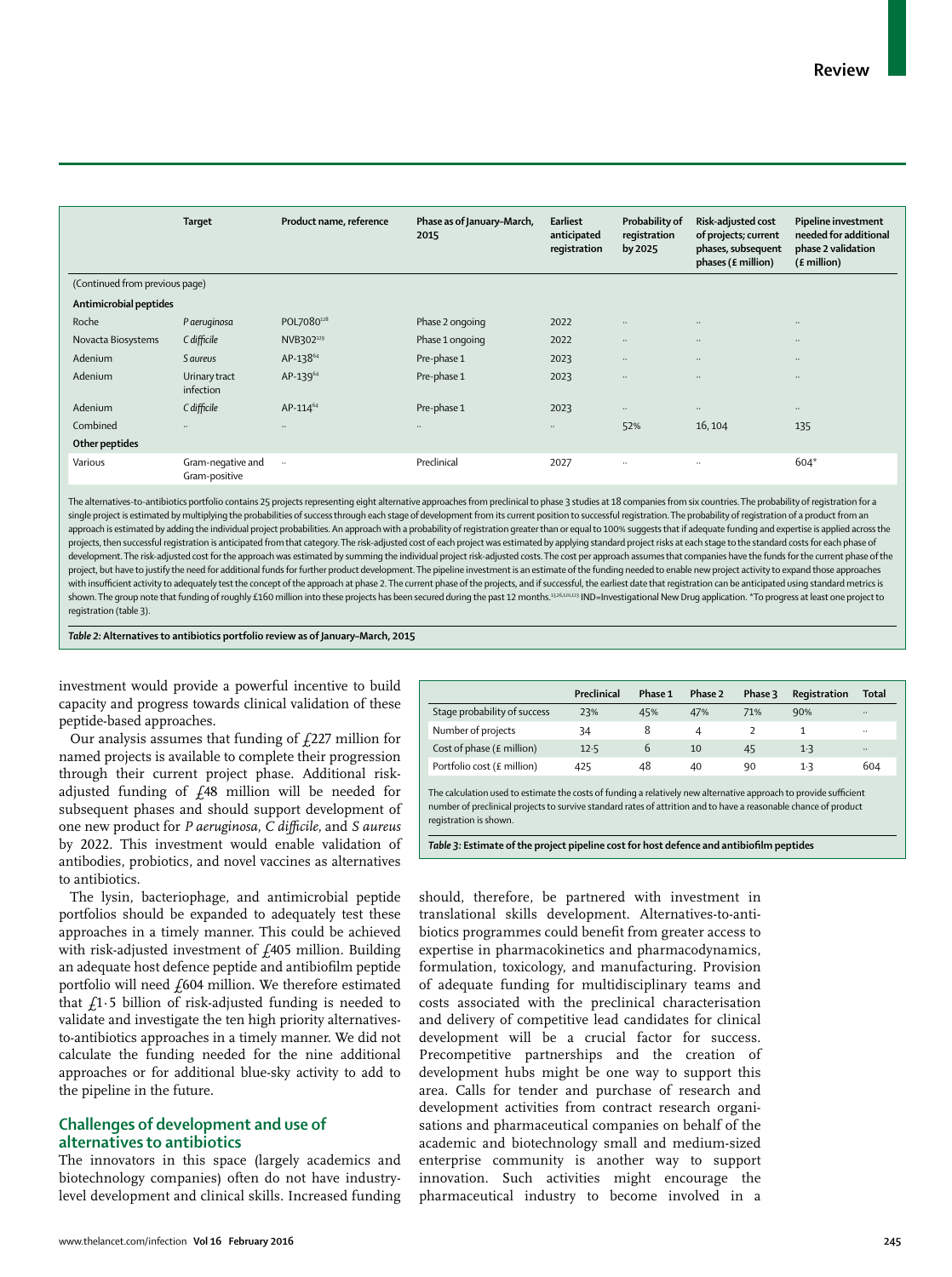#### **Search strategy and selection criteria**

The Review benefited from expert summaries and non-confidential information on approaches and projects provided by its members and comprehensive scientific literature and database searching, which was used to identify approaches, projects, companies, and publications to inform the group. All projects in progress identified that were within scope were included in the portfolio review. Historic projects informed the review, but were not included in the portfolio analysis. Preclinical and clinical projects were identified through a series of searches of PubMed, the internet using Google, and the ClinicalTrials.gov database up to Feb 27, 2015, by use of key terms such as "antibody", "probiotic", "lysin", "bacteriophage", "vaccines", "antimicrobial peptide", "lantibiotic", "host defense peptide", "innate defense peptide", "antibiofilm peptide", "immunomodulation", "immune stimulation", "immune suppression", "vaccine", "liposome", "chelation" and, if necessary, their use with "*E coli* OR *P aeruginosa* OR *K* pneumoniae OR A baumannii OR C difficile OR S aureus OR infection OR bacteria" before review of the papers and top 30 websites listed. Once proteins or compounds (table 1 and panel 1) and the organisation developing them had been identified, their names were used for additional searches—eg, "Merck", "MedImmune", "Aridis", "Seres", "Rebiotix", "Shire", "Viropharma", "Intron Biotechnology", "ContraFect", "Ampliphi", "Phico", "Akthelia", "Sanofi Pasteur", "Valneva", "Pfizer", "Roche", "Novacta", "Adenium", and the associated company website overview, pipeline, and news pages. The state of alternative project pharmacology was assessed by PubMed searches for articles published up to Feb 27, 2015, using the terms "pharmacokinetic OR safety" with "human OR mouse OR rat" in combination with "host defense peptide"; "antibiofilm peptide"; "lantibiotic"; "bacteriophage"; "lysin" and in the case of antimicrobial peptides "antimicrobial peptide" with "pharmacokinetic OR safety" and "*E coli* OR *P* aeruginosa OR *C* difficile OR *S* aureus" before review of the 238 papers listed. We also reviewed studies cited in articles identified by this search and included them when relevant. The primary focus of the review was on non-compound approaches that target bacteria and any approaches that target the host to provide alternatives to antibiotics and to address antibiotic resistance. Projects using compounds to directly target bacteria were excluded. Therefore, compound-based approaches targeting efflux pumps, regulators of transcription, and antibiotic resistance breakers were excluded from this Review. The searches were rerun on Oct 14, 2015. Scientific literature about potential modulators of innate immunity was identified by PubMed search using the terms "TLR2, TLR4, NLRP3, AIM2, C5-cleavage" each in combination with "*E coli* OR *P aeruginosa* OR *K pneumoniae* OR *A baumanii* OR *C diffi cile* OR *S* aureus OR infection OR bacteria". The titles of the first 500 papers for each search were inspected for relevance and selected papers reviewed in detail. Additionally, searches were refined by adding keywords "agonist OR inhibitor OR monoclonal OR polyclonal OR knockout" and the first 200 paper titles reviewed for relevance. Further searches including the list of bacteria with "innate immunity antibiotic resistance" with or without the keywords "TLR2, TLR4, NLRP3, AIM2, C5-cleavage" were done and the first 200 paper titles reviewed for relevance. Group members also suggested key relevant references on modulating innate immunity.

> manner that develops both critical mass (ie, the minimum amount of resources needed for projects across the portfolio) and sustainability.

> Careful clinical trial design will be essential. Projects need to ensure that endpoints are relevant to both the patient and the physician, which are often but not necessarily exclusively based on endpoints grounded in how patients feel, function, and survive. Unless the clinical signal is strong, there is a risk that the size and cost of clinical trials needed to show an incremental benefit will be too large to support. Thus, developers must

be willing to terminate projects if it becomes clear that the product either has a low chance of success or will not have a big impact, which could have been one reason for the cessation of previous peptide trials. As with trials of new antibiotics, surrogate endpoints that are predictive of clinical efficacy should be included as secondary endpoints (eg, changes in cytokine levels or changes in imaging of infections), but are unlikely to be acceptable as the basis for registration of drugs for life-threatening infections.

In addition to adequate funding and expertise, development and deployment of alternative antibacterial medicines is dependent on a return on investment; therefore economic models for this therapy area should be improved. We did not consider the economics of alternatives to antibiotics, but noted that replacing antibiotics will be a major challenge. Many of the alternatives-to-antibiotics approaches are specific to pathogens or strains of pathogens. By comparison, most modern antibiotics have a broad spectrum of activity. For example, the approved combination of ceftolozane and tazobactam, for complicated intra-abdominal infections, complicated urinary tract infections, and pyelonephritis, has clinical efficacy data for ten pathogens including *Klebsiella* species, *Escherichia coli,* and *P aeruginosa,* with clinical microbiology data suggesting potential efficacy against 20 other pathogens.135,136 Multiple alternative therapies would be needed to provide a similar spectrum of coverage. In the first instance, alternatives to antibiotics are likely to focus on the most prevalent infections and might provide sufficient clinical benefit to ensure a return on investment. At best, they will be a partial replacement for antibiotics.

The future role of innovative diagnostics, their use in combination with innovative targeted therapies, and the likelihood and timescale of their delivery and costs were not within the scope of this Review. However, we recognise that for therapies that target single species, these diagnostics will be crucial for widespread clinical use and patient benefit and their introduction into clinical practice would support improved antibiotic stewardship.<sup>137</sup>

Innovative therapies might need innovative regulation.116 Bacteriophage therapies in development are an example of products that drive innovative regulatory approaches. Broad conversations about options for the unique challenges of each alternative are needed. A workshop on the therapeutic use of bacteriophages hosted by the European Medicines Agency (June 8, 2015)138 is one example of how this work should progress.

Some alternatives to antibiotics could be delivered by methods different to those used for traditional antibiotics. Instead of a single global manufacturing pipeline, the development of localised services similar to blood transfusion or stem-cell harvesting and transplantation could benefit patients and should be considered. Production of bacteriophage therapeutics at the point of care is an example of a model that might be appropriate for some products.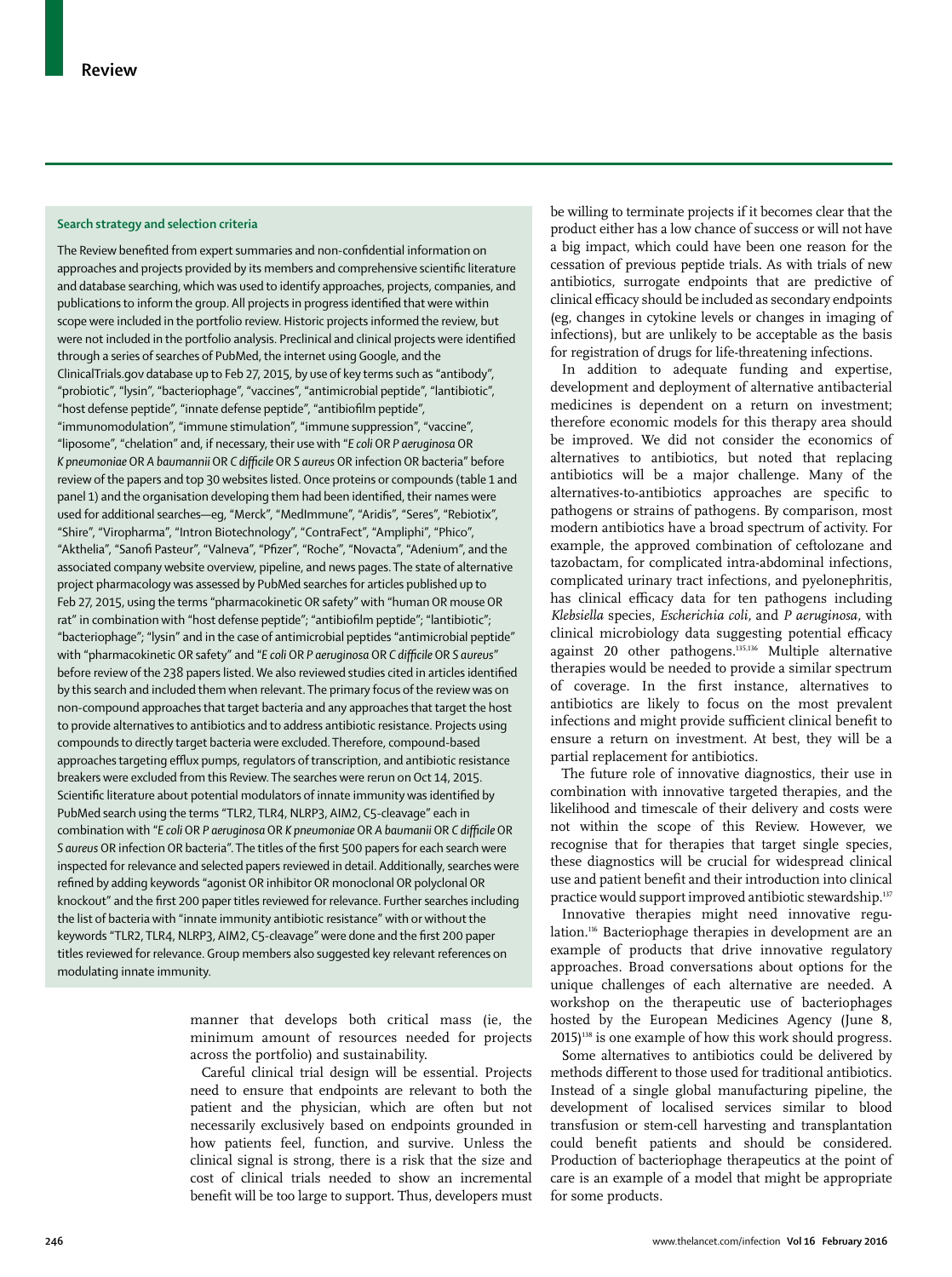All of the alternatives to antibiotics have potential uses in animal health and evidence of efficacy in companion and agricultural animals could be important in de-risking an approach before clinical development in human beings. The anticipated costs for many of the approaches could, however, be prohibitive for animal use. Commitment to substantial subsidies might be needed to incentivise development of alternatives to antibiotics for animal health, in which their use could contribute to reduction in antibiotic use. Epibiome is an example of a company targeting animal health with bacteriophages before human use, but their programmes are too early in development to be included in this Review.<sup>139</sup>

At least initially, many of the alternatives to antibiotics will be trialled and used as adjuncts to antibiotics because their activities might not provide sufficient therapeutic benefit as a single therapy. As long as effective antibiotics are still available, superiority over standard of care when comparing an antibiotic with an antibiotic and an alternative-to-antibiotics adjunct treatment might prove difficult to confirm. If a patient develops resistance to the antibiotic, then its use in combination therapies will be compromised. Alternatives to antibiotics that are primarily adjunctive therapies might have a narrow window of opportunity in which to show benefit. In the longer term, combinations of alternatives-to-antibiotics therapies could possibly be used without antibiotics.

We expect that use of alternatives to antibiotics will be reliant on improved and faster diagnostic technology to enable targeting of individual bacterial species, or even strains of species, rather than clinical indications; be used for prophylaxis more often than for treatment; need to be used with other products to replace a single antibiotic; have substantially higher developmental costs than traditional antibiotics; and need access to sufficient and sustained funding to enable timely research and development and prompt clinical assessment.

## **Future outlook**

The objective of this Review was to find out which alternatives to antibiotics are most likely to deliver new therapies of clinical use. Our group found that academic researchers and the pharmaceutical industry have successfully generated a diverse portfolio of potential alternatives-to-antibiotics projects from preclinical optimisation to phase 3 studies and prioritised ten approaches for more detailed review. Results from studies of these approaches are still emerging and these approaches hold promise provided that adequate funding is available for researchers to build capacity and create a preclinical evidence base to enable prioritisation and progress of optimised drugs to crucial phase 2 validation.

Little doubt exists that research activity might deliver new drugs for *P aeruginosa*, *S aureus*, and *C difficile* infections. However, other than probiotics for *C difficile* infection, this first wave of new approaches will probably best serve as adjunctive or preventive

therapies. Therefore, traditional antibiotics will still be needed.

If we have to depend on alternatives to antibiotics in the future, we need to build capacity and substantially increase the number of projects now.140 We estimated that the priority alternatives-to-antibiotics approaches alone need an investment of at least  $f_1$ . 5 billion, committed in the next 5 years and spent within 10 years, to initiate a pipeline of translational projects that would develop new therapies. An investment of this scale will provide a better understanding of which approaches are most likely to be successfully registered and those that are not. Additional investment is needed to bring products to market and into clinical use. Longer term substantial and sustainable funding will be needed to advance and make use of the wider alternatives-to-antibiotics portfolio. Policy and funding should now be linked. Without sufficient funding we can assume that new treatments to replace or supplement antibiotics will not be available, and the consequences of such a prolonged delay for global health-care systems needs to be considered now. Our analysis of just a subset of all activity that could contribute towards the fight against antimicrobial resistance suggests that funding is now the key limiting factor that is stalling a global response. Antimicrobial resistance has to become a major international science programme to provide the solutions needed now by society. By comparison, the Large Hadron Collider project cost about  $f_0$  billion and the International Space Station cost  $f_{.96}$  billion.<sup>141,142</sup> Antimicrobial research and development to address the problem of antibiotic resistance probably needs an investment that is somewhere between the two.

#### **Contributors**

LC formed the alternatives-to-antibiotics group and defined the focus of the Review. LC and JHR co-chaired the group and prepared the first draft of the Review. All members contributed to provision of scientific literature searching, analysis, and interpretation of findings, especially in their areas of expertise. A subgroup (LC, BFG, IRH, BVJ, AK, SO, SS, TJT, and JHR) edited the draft of the Review before wider input from the group. LC and JHR finalised the manuscript taking the editorial suggestions of the group into account. LC had final responsibility for the content of the manuscript and for submission.

#### **Declaration of interests**

Given the aims of this review process, many of the contributors were selected because they had (and will continue to develop) conflicts of interest with respect to companies and products mentioned in this report. Connections to related companies based on employment at the time the report was prepared are as noted in the summary of authors. LC is a Director of Chemical Biology Ventures and Abgentis, and an employee of Persica Pharmaceuticals. MC consults and collaborated with AmpliPhi Biosciences Corporation. MD is a director and shareholder of Novacta Biosystems and a director of Cantab Anti-infectives. HF is a director and shareholder of Phico Therapeutics. VAF consults and is a shareholder of ContraFect. SF is a director, shareholder, and consultant for Absynth Biologics. REWH has licensed projects to Elanco, is on the SAB of Adenium Pharmaceuticals, and is the founder and major shareholder of ABT Innovations. DH is a former employee and a current shareholder of AmpliPhi Biosciences Corporation. KH is a director of TiKa Diagnostics. BVJ is on the scientific advisory board of Hutman Diagnostics. DK is chairman of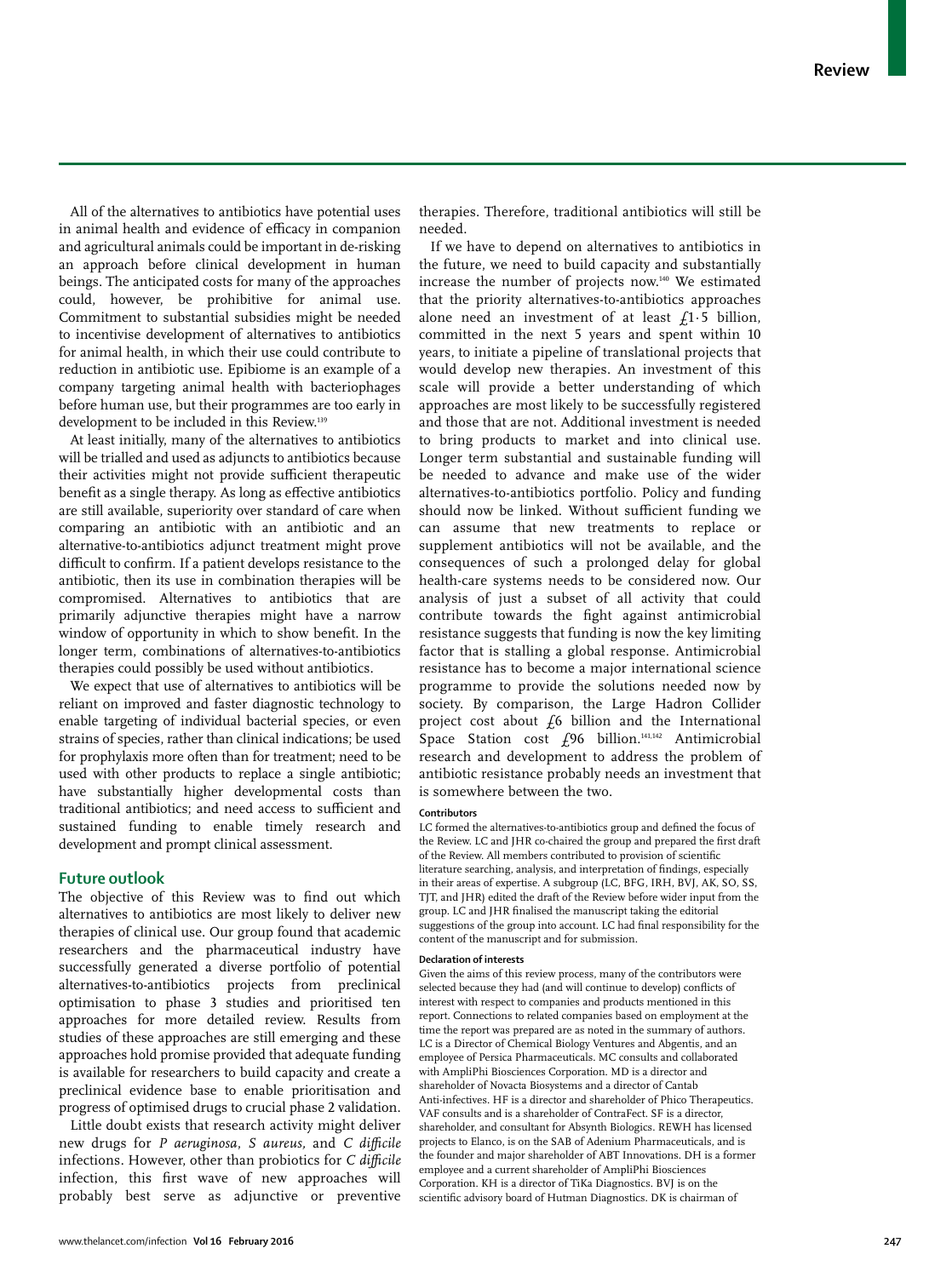Absynth Biologics and Procarta Biosystems. SO is a former shareholder of Akthelia. DP is an employee and shareholder of GlaxoSmithKline. SP is an employee of MedImmune and a shareholder of AstraZeneca. SS is a founder and shareholder of Abzenza. JS is a non-executive director of Auspherix. CMT is a director of Plasgene. PW is an employee of Evotec a contract research organisation that performs work with alternatives-to-antibiotics companies. JHR is an employee and shareholder of AstraZeneca, a consultant for F2G, and a consultant for Advent Life Sciences (an investor in F2G). Of note, AstraZeneca owns MedImmune, but SP manages the MedImmune products mentioned in table 2 and JHR was not otherwise connected with them at the time of this Review. JHR accepted an offer to become a non-executive director of Adenium Biotech ApS after the Review had been accepted for publication. LC and JHR received remuneration from the Wellcome Trust and the Department of Health for chairing the group and managing the preparation of the report and this Review. RB, BFG, IRH, AK, and TJT declare no competing interests.

#### **Acknowledgments**

This Review was commissioned by the Wellcome Trust and jointly funded by the Department of Health (England) Policy Research Programme. LC received a fee that was cofunded by the Wellcome Trust and the Department of Health to provide a Review into alternatives to antibiotics. The fee enabled LC to reimburse group travel, hotel, and subsistence expenses to attend a meeting to review alternatives to antibiotics and compensation to LC and JHR for managing the review process and preparation of the manuscript. The Wellcome Trust and the Department of Health did not influence the content or conclusions of this Review.

#### **References**

- Payne DJ, Gwynn MN, Holmes DJ, Pompliano DL. Drugs for bad bugs: confronting the challenges of antibacterial discovery. *Nat Rev Drug Discov* 2007; **6:** 29–40.
- 2 Tommasi R, Brown DG, Walkup GK, Manchester JI, Miller AA. ESKAPEing the labyrinth of antibacterial discovery. *Nat Rev Drug Discov* 2015; **14:** 529–42.
- 3 Gill EE, Franco OL, Hancock REW. Antibiotic adjuvants: diverse strategies for controlling drug-resistant pathogens. *Chem Biol Drug Des* 2015; **85:** 56–78.
- 4 Palliyil S, Downham C, Broadbent I, Charlton K, Porter AJ. High-sensitivity monoclonal antibodies specific for homoserine lactones protect mice from lethal *Pseudomonas aeruginosa* infections. *Appl Environ Microbiol* 2014; **80:** 462–69.
- 5 Starkey M, Lepine F, Maura D, et al. Identification of anti-virulence compounds that disrupt quorum-sensing regulated acute and persistent pathogenicity. *PLoS Pathog* 2014; **10:** e1004321.
- 6 Hua L, Hilliard JJ, Shi Y, et al. Assessment of an anti-alpha-toxin monoclonal antibody for prevention and treatment of *Staphylococcus aureus*-induced pneumonia. *Antimicrob Agents Chemother* 2014; **58:** 1108–17.
- 7 Lu Q, Rouby J-J, Laterre PF, et al. Pharmacokinetics and safety of panobacumab: specific adjunctive immunotherapy in critical patients with nosocomial *Pseudomonas aeruginosa* O11 pneumonia. *J Antimicrob Chemother* 2011; **66:** 1110–16.
- 8 Secher T, Fas S, Fauconnier L, et al. The anti-*Pseudomonas aeruginosa* antibody panobacumab is efficacious on acute pneumonia in neutropenic mice and has additive effects with meropenem. *PLoS One* 2013; **8:** e73396.
- 9 DiGiandomenico A, Keller AE, Gao C, et al. A multifunctional bispecific antibody protects against *Pseudomonas aeruginosa*. *Sci Transl Med* 2014; **6:** 262ra155.
- Arsanis monoclonal antibodies. http://www.arsanis.com/programs/ staphylococcus-aureus/ (accessed Oct 30, 2015).
- 11 Szijártó V, Guachalla LM, Visram ZC, et al. Bactericidal monoclonal antibodies specific to the lipopolysaccharide O antigen from multidrug-resistant *Escherichia coli* clone ST131-O25b:H4 elicit protection in mice. *Antimicrob Agents Chemother* 2015; **59:** 3109–16.
- 12 Shigamab for hemolytic uremic syndrome. http://www. bellushealth.com/English/projects/Shigamab-for-sHUS/default. aspx (accessed Oct 30, 2015).
- 13 MRSA antibody therapy. http://www.xbiotech.com/clinical/mrsa. html (accessed Oct 30, 2015).
- 14 Food and Agriculture Organization of the United Nations and WHO. Guidelines for the evaluation of probiotics in food. Report of a Joint FAO/WHO working group on drafting guidelines for the evaluation of probiotics in food. April 30–May 1, 2002. http://www. who.int/foodsafety/fs\_management/en/probiotic\_guidelines.pdf (accessed Feb 6, 2015).
- 15 Villena J, Kitazawa H. Modulation of intestinal TLR4-inflammatory signaling pathways by probiotic microorganisms: lessons learned from *Lactobacillus jensenii* TL2937. *Front Immunol* 2014; **4:** 512.
- 16 Kotzampassi K, Giamarellos-Bourboulis EJ. Probiotics for infectious diseases: more drugs, less dietary supplementation. *Int J Antimicrob Agents* 2012; **40:** 288–96.
- 17 Goldenberg JZ, Ma SS, Saxton JD, et al. Probiotics for the prevention of *Clostridium difficile* associated diarrhea in adults and children. *Cochrane Database Syst Rev* 2013; **5:** CD006095.
- 18 Bo L, Li J, Tao T, et al. Probiotics for preventing ventilator-associated pneumonia. *Cochrane Database Syst Rev* 2014; **10:** CD009066.
- 19 Schuch R, Lee HM, Schneider BC, et al. Combination therapy with lysin CF-301 and antibiotic is superior to antibiotic alone for treating methicillin-resistant *Staphylococcus aureus*-induced murine bacteremia. *J Infect Dis* 2014; **209:** 1469–78.
- 20 Yang H, Yu J, Wei H. Engineered bacteriophage lysins as novel anti-infectives. *Front Microbiol* 2014; **5:** 542.
- 21 Briers Y, Walmagh M, Puyenbroeck VV, et al. Engineered endolysin-based "artilysins" to combat multidrug-resistant gram-negative pathogens. *MBio* 2014; **5:** e01379–14.
- 22 Lai MJ, Lin NT, Hu A, et al. Antibacterial activity of *Acinetobacter baumannii* phage AB2 endolysin (LysAB2) against both gram-positive and gram-negative bacteria. *Appl Microbiol Biotechnol* 2011; **90:** 529–39.
- 23 Pastagia M, Schuch R, Fischetti VA, Huang DB. Lysins: the arrival of pathogen-directed anti-infectives. *J Med Microbiol* 2013; **62:** 1506–16.
- 24 Lood R, Winer BY, Pelzek AJ, et al. Novel phage lysin capable of killing the multidrug resistant Gram-negative bacterium *Acinetobacter baumannii* in a mouse bacteremia model. *Antimicrob Agents Chemother* 2015; **59:** 1983–91.
- Schuch R, Lee HM, Schneider BC, et al. Combination therapy with lysin CF-301 and antibiotic is superior to antibiotic alone for treating methicillin-resistant *Staphylococcus aureus*-induced murine bacteremia. *J Infect Dis* 2014; **209:** 1469–78.
- 26 Contrafect products. http://www.contrafect.com/products.html (accessed Oct 30, 2015).
- Jun SY, Jung GM, Yoon SJ, et al. Preclinical safety evaluation of intravenously administered SAL200 containing the recombinant phage endolysin SAL-1 as a pharmaceutical ingredient. *Antimicrob Agents Chemother* 2014; **58:** 2084–88.
- 28 Abedon ST, Kuhl SJ, Blasdel BG, Kutter ME. Phage treatment of human infections. *Bacteriophage* 2011; **1:** 66–85.
- 29 Smith HW, Huggins MB. Successful treatment of experimental *Escherichia coli* infections in mice using phage: its general superiority over antibiotics. *J Gen Microbiol* 1982; **128:** 307–18.
- 30 Smith HW, Huggins MB. Effectiveness of phages in treating experimental *Escherichia coli* diarrhoea in calves, piglets and lambs. *J Gen Microbiol* 1983; **129:** 2659–75.
- 31 Morgan AD, Craig Maclean R, Buckling A. Effects of antagonistic coevolution on parasite-mediated host coexistence. *J Evol Biol* 2009; **22:** 287–92.
- 32 Wright A, Hawkins CH, Anggård EE, Harper DR. A controlled clinical trial of a therapeutic bacteriophage preparation in chronic otitis due to antibiotic-resistant *Pseudomonas aeruginosa*; a preliminary report of efficacy. *Clin Otolaryngol* 2009; 34: 349-57.
- Fairhead H. SASP gene delivery: a novel antibacterial approach. *Drug News Perspect* 2009; **22:** 197–203.
- Cass J, Cullen S, Castillo AL, Wilkinson A, Fairhead H. SASPject: a novel antibacterial technology targeting MDR *Pseudomonas aeruginosa* demonstrating a low propensity for resistance development. Interscience Conference of Antimicrobial Agents and Chemotherapy; Washington, DC; Sept 5–9, 2014. F-1550.
- 35 Cass J, Castillo AL, Cullen S, et al. SASPject: Microbiological characterisation of a novel therapeutic targeting MDR *Pseudomonas aeruginosa*. Interscience Conference of Antimicrobial Agents and Chemotherapy; Washington, DC; Sept 5–9, 2014. F-1548.
- Lu TK, Collins JJ. Dispersing biofilms with engineered enzymatic bacteriophage. *Proc Natl Acad Sci USA* 2007; **104:** 11197–202.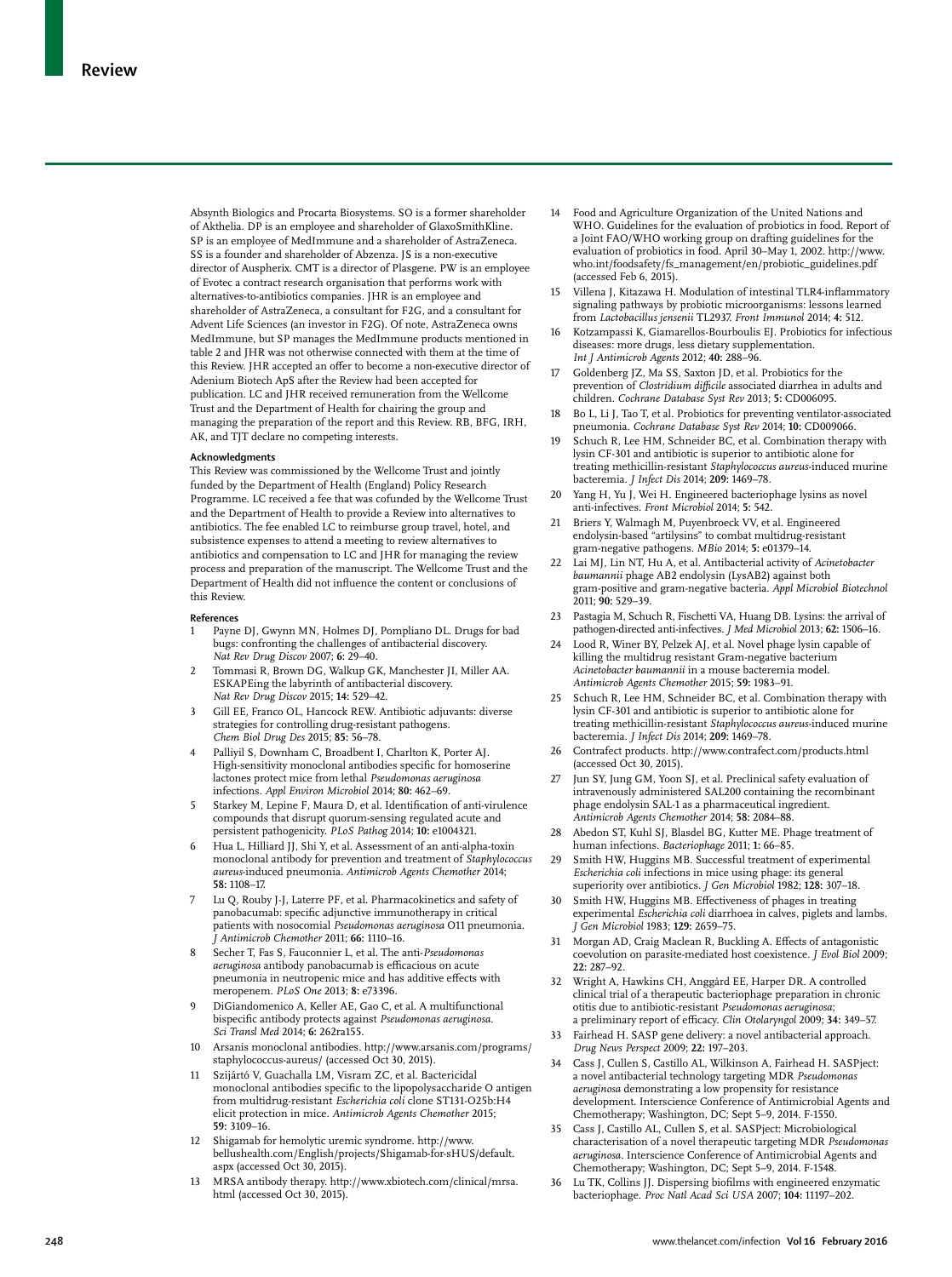- 37 Hancock REW, Nijnik A, Philpott DJ. Modulating immunity as a therapy for bacterial infections. *Nat Rev Microbiol* 2012; **10:** 243–54.
- 38 Raqib R, Sarker P, Bergman P, et al. Improved outcome in shigellosis associated with butyrate induction of an endogenous peptide antibiotic. *Proc Natl Acad Sci USA* 2006; **103:** 9178–83.
- Sarker P, Mily A, Al Mamun A, et al. Ciprofloxacin affects host cells by suppressing expression of the endogenous antimicrobial peptides cathelicidins and beta-defensin-3 in colon epithelia. *Antibiotics* 2014; **3:** 353–74.
- 40 Bergman P, Norlin A-C, Hansen S, et al. Vitamin D3 supplementation in patients with frequent respiratory tract infections: a randomised and double-blind intervention study. *BMJ Open* 2012; **2:** e001663.
- 41 Kulkarni NN, Yi Z, Huehnken C, Agerberth B, Gudmundsson GH. Phenylbutyrate induces cathelicidin expression via the vitamin D receptor: linkage to inflammatory and growth factor cytokines pathways. *Mol Immunol* 2015; **63:** 530–39.
- 42 Mily A, Rekha RS, Kamal SM, et al. Oral intake of phenylbutyrate with or without vitamin D3 upregulates the cathelicidin LL-37 in human macrophages: a dose finding study for treatment of tuberculosis. *BMC Pulm Med* 2013; **13:** 23.
- 43 Del-Rio-Navarro BE, Espinosa Rosales F, Flenady V, Sienra-Monge JJ. Immunostimulants for preventing respiratory tract infection in children. *Cochrane Database Syst Rev* 2006; **4:** CD004974.
- Duggan JM, You D, Cleaver JO, et al. Synergistic interactions of TLR2/6 and TLR9 induce a high level of resistance to lung infection in mice. *J Immunol* 2011; **186:** 5916–26.
- 45 Benmohamed F, Medina M, Wu Y-Z, et al. Toll-like receptor 9 defi ciency protects mice against *Pseudomonas aeruginosa* lung infection. *PLoS One* 2014; **9:** e90466.
- Hampton LM, Farley MM, Schaffner W, et al. Prevention of antibiotic-nonsusceptible *Streptococcus pneumoniae* with conjugate vaccines. *J Infect Dis* 2012; **205:** 401–11.
- 47 Centers for Disease Control and Prevention. Progress toward eliminating *Haemophilus influenzae* type b disease among infants and children—United States, 1987–1997. *MMWR Morb Mortal Wkly Rep* 1998; **47:** 993–98.
- Palmu AA, Jokinen J, Nieminen H, et al. Effect of pneumococcal *Haemophilus infl uenzae* protein D conjugate vaccine (PHiD-CV10) on outpatient antimicrobial purchases: a double-blind, cluster randomised phase 3–4 trial. *Lancet Infect Dis* 2014; **14:** 205–12.
- Medical Research Council. MRC Review of Vaccines Research. 2014. http://www.mrc.ac.uk/documents/doc/mrc-review-of-vaccinesresearch-2014/ (accessed Jan 23, 2015).
- 50 Bak H, Rathkjen PH. Reduced use of antimicrobials after vaccination of pigs against porcine proliferative enteropathy in a Danish SPF herd. *Acta Vet Scand* 2009; **51:** 1.
- 51 Matthews L, Reeve R, Gally DL, et al. Predicting the public health benefit of vaccinating cattle against *Escherichia coli* O157. *Proc Natl Acad Sci USA* 2013; **110:** 16265–70.
- 52 Centers for Disease Control and Prevention. Antibiotic resistance threats in the United States, 2013. http://www.cdc.gov/ drugresistance/threat-report-2013/ (accessed Jan 23, 2015).
- 53 Aguiar SI, Serrano I, Pinto FR, Melo-Cristino J, Ramirez M, for the Portuguese Surveillance Group for the Study of Respiratory Pathogens. Changes in *Streptococcus pneumoniae* serotypes causing invasive disease with non-universal vaccination coverage of the seven-valent conjugate vaccine. *Clin Microbiol Infect* 2008; **14:** 835–43.
- 54 Jones D. Reverse vaccinology on the cusp. *Nat Rev Drug Discov* 2012; **11:** 175–76.
- 55 von Mentzer A, Connor TR, Wieler LH, et al. Identification of enterotoxigenic *Escherichia coli* (ETEC) clades with long-term global distribution. *Nat Genet* 2014; **46:** 1321–26.
- 56 Moriel DG, Bertoldi I, Spagnuolo A, et al. Identification of protective and broadly conserved vaccine antigens from the genome of extraintestinal pathogenic *Escherichia coli*. *Proc Natl Acad Sci USA* 2010; **107:** 9072–77.
- 57 Cozzi R, Scarselli M, Ferlenghi I. Structural vaccinology: a three-dimensional view for vaccine development. *Curr Top Med Chem* 2013; **13:** 2629–37.
- 58 Nuccitelli A, Cozzi R, Gourlay LJ, et al. Structure-based approach to rationally design a chimeric protein for an effective vaccine against Group B *Streptococcus* infections. *Proc Natl Acad Sci USA* 2011; **108:** 10278–83.
- 59 NIH. NIH awards seven new vaccine adjuvant discovery contracts. Sept 29, 2014. http://www.niaid.nih.gov/news/newsreleases/2014/ Pages/vaccineadjuvantawards.aspx (accessed Jan 23, 2015).
- DiazGranados CA, Dunning AJ, Kimmel M, et al. Efficacy of high-dose versus standard-dose influenza vaccine in older adults. *N Engl J Med* 2014; **371:** 635–45.
- 61 Fjell CD, Hiss JA, Hancock REW, Schneider G. Designing antimicrobial peptides: form follows function. *Nat Rev Drug Discov* 2012; **11:** 37–51.
- 62 Hilchie AL, Wuerth K, Hancock REW. Immune modulation by multifaceted cationic host defense (antimicrobial) peptides. *Nat Chem Biol* 2013; **9:** 761–68.
- Zhang Y, Teng D, Mao R, et al. High expression of a plectasin-derived peptide NZ2114 in *Pichia pastoris* and its pharmacodynamics, postantibiotic and synergy against *Staphylococcus aureus. Appl Microbiol Biotechnol* 2014; **98:** 681–94.
- Adenium biotech pipeline. http://adeniumbiotech.com/pipeline (accessed Oct 30, 2015).
- 65 Velden WJ, van Iersel TM, Blijlevens NM, Donnelly JP. Safety and tolerability of the antimicrobial peptide human lactoferrin 1-11 (hLF1-11). *BMC Med* 2009; **7:** 44.
- 66 Srinivas N, Jetter P, Ueberbacher BJ, et al. Peptidomimetic antibiotics target outer-membrane biogenesis in *Pseudomonas aeruginosa. Science* 2010; **327:** 1010–13.
- 67 Sandiford SK. Perspectives on lantibiotic discovery—where have we failed and what improvements are required? *Expert Opin Drug Discov* 2015; **10:** 315–20.
- Papareddy P, Kasetty G, Kalle M, et al. NLF20: an antimicrobial peptide with therapeutic potential against invasive *Pseudomonas aeruginosa* infection. *J Antimicrob Chemother* 2015; published online Oct 26. DOI:10.1093/jac/dkv322.
- 69 Lin L, Nonejuie P, Munguia J, et al. Azithromycin synergizes with cationic antimicrobial peptides to exert bactericidal and therapeutic activity against highly multidrug-resistant gram-negative bacterial pathogens. *EBioMedicine* 2015; **2:** 690–98.
- Soren O, Brinch KS, Patel D, et al. Antimicrobial peptide novicidin synergizes with rifampin, ceftriaxone, and ceftazidime against antibiotic-resistant enterobacteriaceae in vitro. *Antimicrob Agents Chemother* 2015; **59:** 6233–40.
- Krizsan A, Prahl C, Goldbach T, Knappe D, Hoffmann R. Short proline-rich antimicrobial peptides inhibit either the bacterial 70S ribosome or the assembly of its large 50S subunit. *ChemBioChem* 2015; **16:** 2304–08.
- Le CF, Yusof MY, Hassan MA, Lee VS, Isa DM, Sekaran SD. In vivo efficacy and molecular docking of designed peptide that exhibits potent antipneumococcal activity and synergises in combination with penicillin. *Sci Rep* 2015; **5:** 11886.
- Scott MG, Dullaghan E, Mookherjee N, et al. An anti-infective peptide that selectively modulates the innate immune response. *Nat Biotechnol* 2007; **25:** 465–72.
- 74 Neill DR, Coward WR, Gritzfeld JF, et al. Density and duration of pneumococcal carriage is maintained by transforming growth factor β1 and T regulatory cells. *Am J Respir Crit Care Med* 2014; **189:** 1250–59.
- 75 Habets MGJL, Brockhurst MA. Therapeutic antimicrobial peptides may compromise natural immunity. *Biol Lett* 2012; **8:** 416–18.
- 76 Mansour S, de la Fuente-Núñez C, Hancock RE. Peptide IDR-1018: modulating the immune system and targeting bacterial biofilms to treat antibiotic-resistant bacterial infections. *J Pept Sci* 2015; **21:** 323–29.
- de la Fuente-Núñez C, Reffuveille F, Haney EF, Straus SK, Hancock RE. Broad-spectrum anti-biofilm peptide that targets a cellular stress response. *PLoS Pathog* 2014; **10:** e1004152.
- de la Fuente-Núñez C, Reffuveille F, Fernández L, Hancock RE. Bacterial biofilm development as a multicellular adaptation: antibiotic resistance and new therapeutic strategies. *Curr Opin Microbiol* 2013; **16:** 580–89.
- Teo I, Toms SM, Marteyn B, et al. Preventing acute gut wall damage in infectious diarrhoeas with glycosylated dendrimers. *EMBO Mol Med* 2012; **4:** 866–81.
- 80 Lin S, Lin Y, Nery JR, et al. Comparison of the transcriptional landscapes between human and mouse tissues. *Proc Natl Acad Sci USA* 2014; **111:** 17224–29.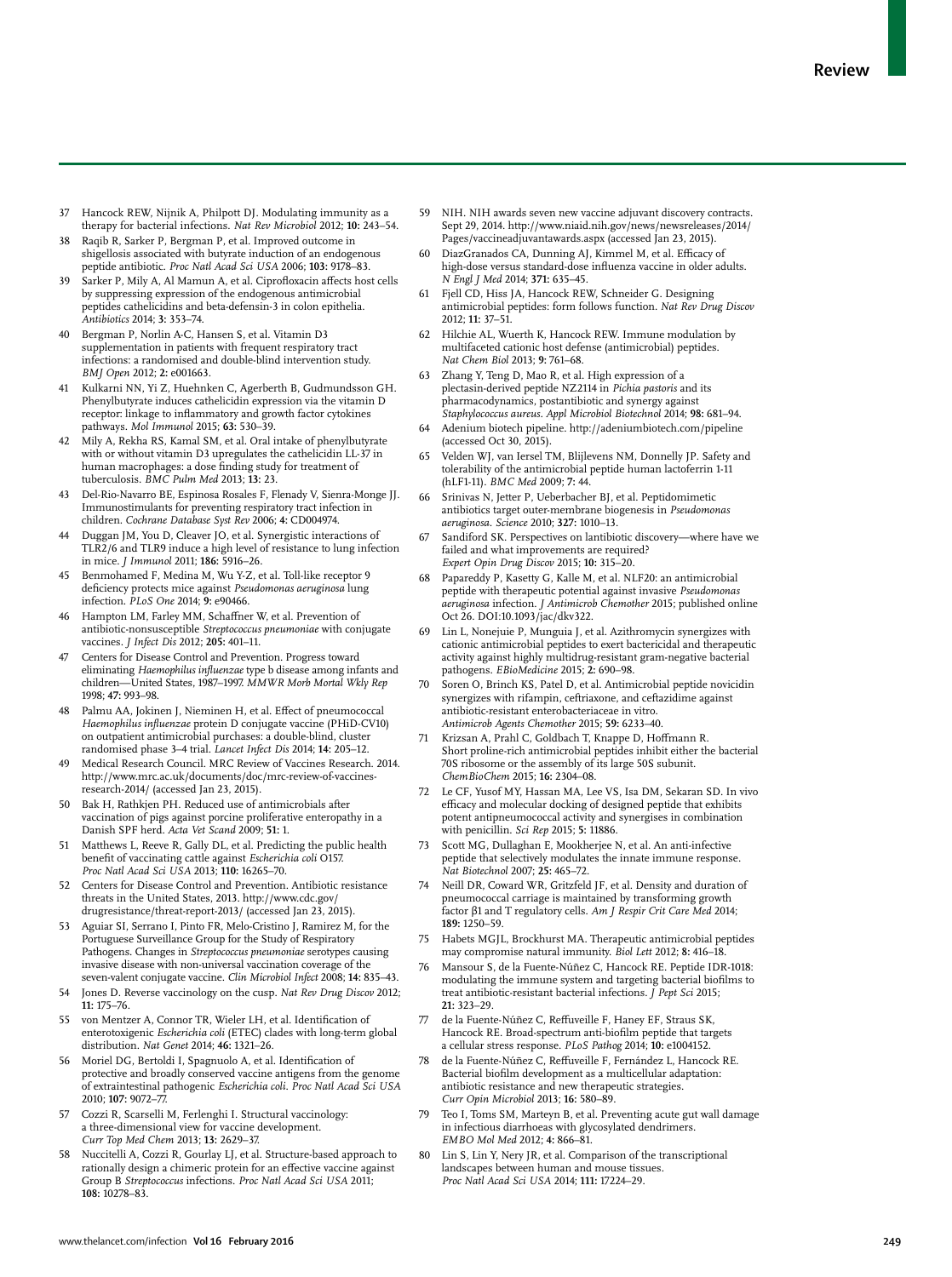- 81 Teleman D, Chung C-S, Ayala A, et al. AB103, a CD28 antagonist peptide: a new therapeutic agent in a model of severe sepsis. *Crit Care* 2011; **15** (suppl 3)**:** 35.
- 82 Brown KL, Cosseau C, Gardy JL, Hancock RE. Complexities of targeting innate immunity to treat infection. *Trends Immunol* 2007; **28:** 260–66.
- 83 Shankar R, He LK, Szilagyi A, et al. A novel antibacterial gene transfer treatment for multidrug-resistant *Acinetobacter baumannii*-induced burn sepsis. *J Burn Care Res* 2007; **28:** 6–12.
- 84 Williams JJ, Hergenrother PJ. Artificial activation of toxin-antitoxin systems as an antibacterial strategy. *Trends Microbiol* 2012; **20:** 291–98.
- 85 Hale L, Lazos O, Haines A, Thomas C. An efficient stress-free strategy to displace stable bacterial plasmids. *Biotechniques* 2010; **48:** 223–28.
- 86 Deresinski S. Bacteriophage therapy: exploiting smaller fleas. *Clin Infect Dis* 2009; **48:** 1096–101.
- 87 Citorik RJ, Mimee M, Lu TK. Sequence-specific antimicrobials using efficiently delivered RNA-guided nucleases. Nat Biotechnol 2014; **32:** 1141–45.
- 88 Bikard D, Euler CW, Jiang W, et al. Exploiting CRISPR-Cas nucleases to produce sequence-specific antimicrobials. *Nat Biotechnol* 2014; **32:** 1146–50.
- 89 McArthur M, Bibb MJ. Manipulating and understanding antibiotic production in *Streptomyces coelicolor* A3(2) with decoy oligonucleotides. *Proc Natl Acad Sci USA* 2008; **105:** 1020–25.
- 90 Henry BD, Neill DR, Becker KA, et al. Engineered liposomes sequester bacterial exotoxins and protect from severe invasive infections in mice. *Nat Biotechnol* 2015; **33:** 81–88.
- 91 Stiefel U, Pultz NJ, Harmoinen J, et al. Oral administration of beta-lactamase preserves colonization resistance of piperacillin-treated mice. *J Infect Dis* 2003; **188:** 1605–09.
- 92 Stiefel U, Harmoinen J, Koski P, et al. Orally administered recombinant metallo-beta-lactamase preserves colonization resistance of piperacillin-tazobactam-treated mice. *Antimicrob Agents Chemother* 2005; **49:** 5190–91.
- 93 Harmoinen J, Mentula S, Heikkilä M, et al. Orally administered targeted recombinant beta-lactamase prevents ampicillin-induced selective pressure on the gut microbiota: a novel approach to reducing antimicrobial resistance. *Antimicrob Agents Chemother* 2004; **48:** 75–79.
- 94 Tarkkanen AM, Heinonen T, Jõgi R, et al. P1A recombinant beta-lactamase prevents emergence of antimicrobial resistance in gut microflora of healthy subjects during intravenous administration of ampicillin. *Antimicrob Agents Chemother* 2009; **53:** 2455–62.
- 95 Luo G, Spellberg B, Gebremariam T, et al. Combination therapy with iron chelation and vancomycin in treating murine staphylococcemia. *Eur J Clin Microbiol Infect Dis* 2014; **33:** 845–51.
- Moreau-Marquis S, O'Toole GA, Stanton BA. Tobramycin and FDA-approved iron chelators eliminate *Pseudomonas aeruginosa* biofilms on cystic fibrosis cells. Am J Respir Cell Mol Biol 2009; **41:** 305–13.
- 97 Li N, Xu Y, Xia Q, et al. Simplified captopril analogues as NDM-1 inhibitors. *Bioorg Med Chem Lett* 2014; **24:** 386–89.
- 98 Aoki N, Ishii Y, Tateda K, et al. Efficacy of calcium-EDTA as an inhibitor for metallo-beta-lactamase in a mouse model of *Pseudomonas aeruginosa* pneumonia. *Antimicrob Agents Chemother*  2010; **54:** 4582–88.
- Yoshizumi A, Ishii Y, Livermore DM, et al. Efficacies of calcium-EDTA in combination with imipenem in a murine model of sepsis caused by *Escherichia coli* with NDM-1 β-lactamase. *J Infect Chemother* 2013; **19:** 992–95.
- 100 Alphamer technology. http://www.altermune.com/index.php/ technology/alphamer-technology (accessed March 10, 2015).
- 101 Wells TJ, Whitters D, Sevastsyanovich YR, et al. Increased severity of respiratory infections associated with elevated anti-LPS IgG2 which inhibits serum bactericidal killing. *J Exp Med* 2014; **211:** 1893–904.
- 102 Bangert M, Bricio-Moreno L, Gore S, et al. P4-mediated antibody therapy in an acute model of invasive pneumococcal disease. *J Infect Dis* 2012; **205:** 1399–407.
- 103 Morton B, Pennington SH, Gordon SB. Immunomodulatory adjuvant therapy in severe community-acquired pneumonia. *Expert Rev Respir Med* 2014; **8:** 587–96.
- 104 Fox JL. Antimicrobial peptides stage a comeback. *Nat Biotechnol* 2013; **31:** 379–82.
- 105 Ladhani SN, Campbell H, Parikh SR, Saliba V, Borrow R, Ramsay M. The introduction of the meningococcal B (MenB) vaccine (Bexsero®) into the national infant immunisation programme—new challenges for public health. *J Infect* 2015; published online Oct 2. DOI:10.1016/j.jinf.2015.09.035.
- 106 Islam D, Lombardini E, Ruamsap N, et al. Controlling the cytokine storm in severe bacterial diarrhea with an oral TLR4 antagonist. *Immunology* 2015; published online Oct 23. DOI:10.1111/imm.12549.
- 107 Gordon YJ, Romanowski EG, McDermott AM. A review of antimicrobial peptides and their therapeutic potential as anti-infective drugs. *Curr Eye Res* 2005; **30:** 505–15.
- 108 Andes D, Craig W, Nielsen LA, Kristensen HH. In vivo pharmacodynamic characterization of a novel plectasin antibiotic, NZ2114, in a murine infection model. *Antimicrob Agents Chemother* 2009; **53:** 3003–09.
- 109 Brinch KS, Sandberg A, Baudoux P, et al. Plectasin shows intracellular activity against *Staphylococcus aureus* in human THP-1 monocytes and in a mouse peritonitis model. *Antimicrob Agents Chemother* 2009; **53:** 4801–08.
- 110 Pouillot F, Chomton M, Blois H, et al. Efficacy of bacteriophage therapy in experimental sepsis and meningitis caused by a clone O25b:H4-ST131 *Escherichia coli* strain producing CTX-M-15. *Antimicrob Agents Chemother* 2012; **56:** 3568–75.
- 111 Lepak AJ, Marchillo K, Craig WA, Andes DR. In vivo pharmacokinetics and pharmacodynamics of the lantibiotic nai-107 in a neutropenic murine thigh infection model. *Antimicrob Agents Chemother* 2015; **59:** 1258–64.
- 112 Ghobrial O, Derendorf H, Hillman JD. Pharmacokinetic and pharmacodynamic evaluation of the lantibiotic MU1140. *J Pharm Sci* 2010; **99:** 2521–28.
- 113 Bruttin A, Brüssow H. Human volunteers receiving *Escherichia coli* phage T4 orally: a safety test of phage therapy. *Antimicrob Agents Chemother* 2005; **49:** 2874–78.
- 114 Holfeld L, Herth N, Singer D, Hoffmann R, Knappe D. Immunogenicity and pharmacokinetics of short, proline-rich antimicrobial peptides. *Future Med Chem* 2015; **7:** 1581–96.
- 115 Docobo-Pérez F, Drusano GL, Johnson A, et al. Pharmacodynamics of fosfomycin: insights into clinical use for antimicrobial resistance. *Antimicrob Agents Chemother* 2015; **59:** 5602–10.
- 116 Rex JH, Goldberger M, Eisenstein BI, Harney C. The evolution of the regulatory framework for antibacterial agents. *Ann N Y Acad Sci* 2014; **1323:** 11–21.
- 117 Hernandez LD, Racine F, Xiao L, et al. Broad coverage of genetically diverse strains of *Clostridium difficile* by actoxumab and bezlotoxumab predicted by in vitro neutralization and epitope modeling. *Antimicrob Agents Chemother* 2015; **59:** 1052–60.
- 118 Morrison C. Antibacterial antibodies gain traction. *Nat Rev Drug Discov* 2015; **14:** 737–38.
- 119 Aridis monoclonal antibody products. http://www.aridispharma. com/productsoverview.html (accessed Oct 30, 2015).
- 120 Seres therapeutics SER-109. http://www.serestherapeutics.com/ pipeline/ser-109 (accessed Oct 30, 2015).
- 121 Rebiotix pipeline. http://www.rebiotix.com/rebiotix-product-pipeline/ (accessed Oct 30, 2015).
- 122 Gerding DN, Meyer T, Lee C, et al. Administration of spores of nontoxigenic Clostridium difficile strain M3 for prevention of recurrent *C. difficile* infection: a randomized clinical trial. *JAMA* 2015; **313:** 1719–27.
- 123 AmpliPhi pipeline. http://www.ampliphibio.com/product-pipeline. html (accessed Oct 30, 2015).
- 124 Cdiffense trial. http://www.cdiffense.org/uk-en/node/4501 (accessed March 13, 2015).
- 125 Westritschnig K, Hochreiter R, Wallner G, Firbas C, Schwameis M, Jilma B. A randomized, placebo-controlled phase I study assessing the safety and immunogenicity of a *Pseudomonas aeruginosa* hybrid outer membrane protein OprF/I vaccine (IC43) in healthy volunteers. *Hum Vaccin Immunother* 2014; **10:** 170–83.
- 126 Valneva products. http://www.valneva.com/?page=33 (accessed Oct 30, 2015).